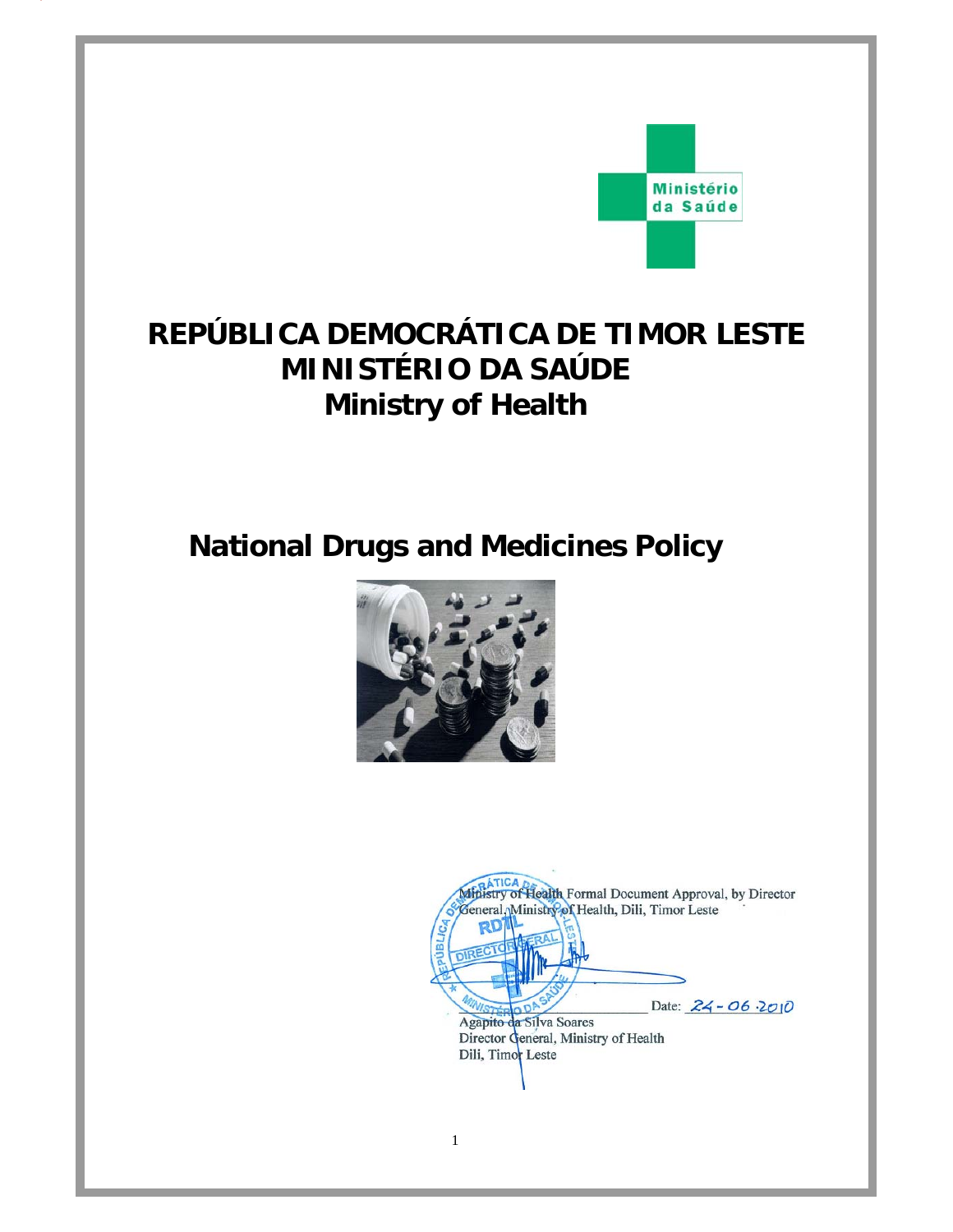#### **Table of Contents**

| Goals set in the National Drug- and Medicine Policy  9           |
|------------------------------------------------------------------|
|                                                                  |
| Priority areas to be strengthened, as defined by the Policy.  13 |
| <b>Specific objective</b>                                        |
|                                                                  |
|                                                                  |
|                                                                  |
|                                                                  |
|                                                                  |
|                                                                  |
|                                                                  |
|                                                                  |
|                                                                  |
|                                                                  |
|                                                                  |
| 12. Generic Medicine (Multisource products)  21                  |
|                                                                  |
|                                                                  |
|                                                                  |
|                                                                  |
|                                                                  |
|                                                                  |
|                                                                  |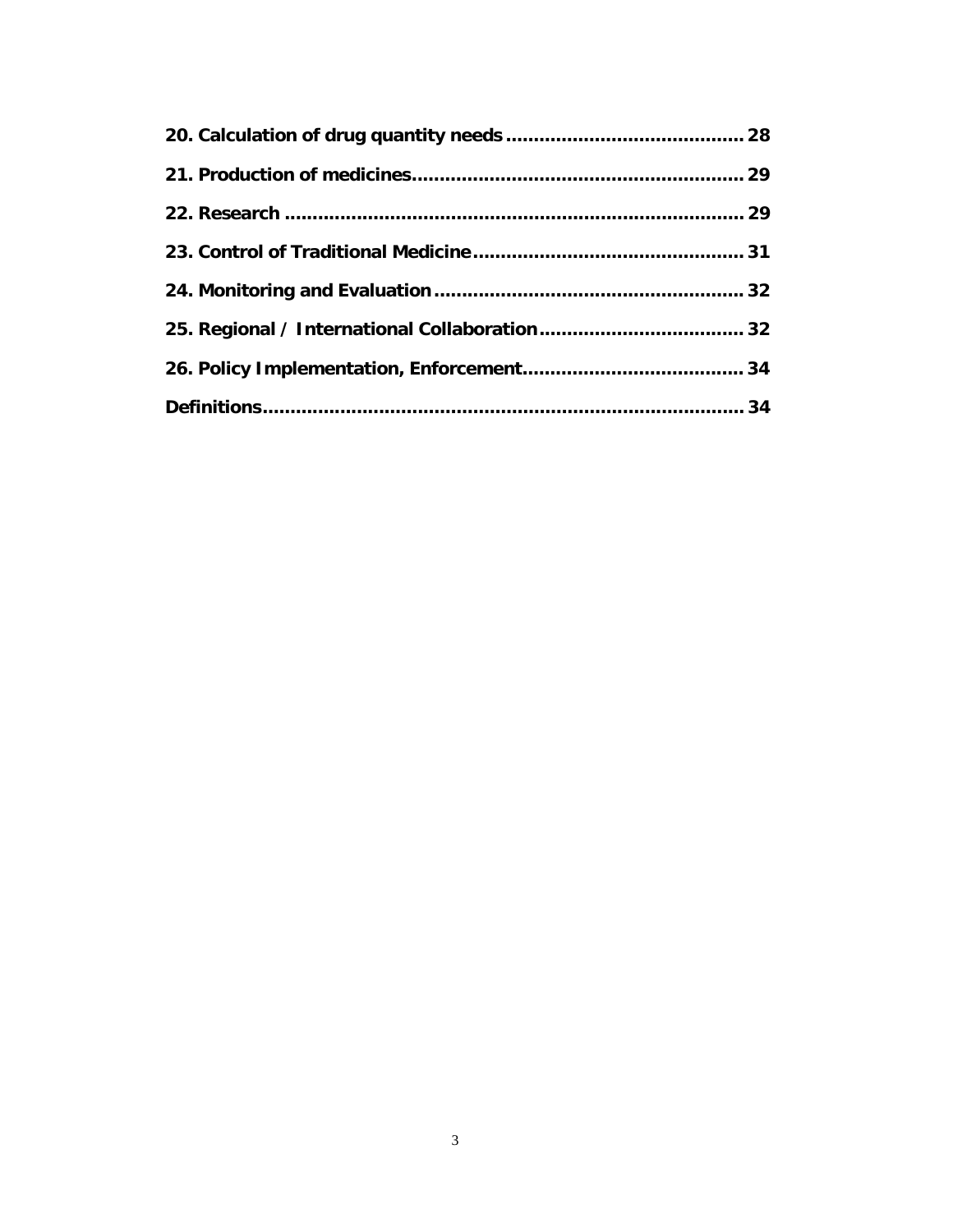## **Introduction**

The National Drug Policy (synonyms also used; National Medicine, or; National Pharmaceutical policy for Timor Leste) deals with the development, provision and use of medicines within both the public and the private sector. The overarching goal is to secure safety and protect the individual patient and the public. The National Drugs and Medicines pharmaceuticals Policy aims to contribute to improved health and wellbeing of all people in Timor Leste.

This National Medicine Policy document aims for uninterrupted supply of safe, effective and good quality Essential Medicines, and promoting the rational and safe use of medicines both in public and private sectors throughout the country. For the National Medicine Policy to have impact, it must be owned by all stake holders and implemented through updated legislation and regulations, through a National Drug Administration as central Authority in line with WHO recommendations.

The National Drug Policy embraces all aspects of supply, quality, use and management of pharmaceuticals/medicines/drugs. The Policy addresses all drugs, both branded and generic, as well as biological products derived from living sources such as blood, blood products and vaccines as well as medicines of chemical composition, and products which are classified as so called traditional medicines or traditional health products.

A Drug, a Pharmaceutical or Medicine/Medicinal product is defined by its intended use, if it is intended for diagnostic, preventive, curative or palliative care for human use. Also products used for diagnostic, preventive of curative use in animals are classified as medicines.

This is addressed by development of legislative norms and acts, action plans, guidelines and programs that improves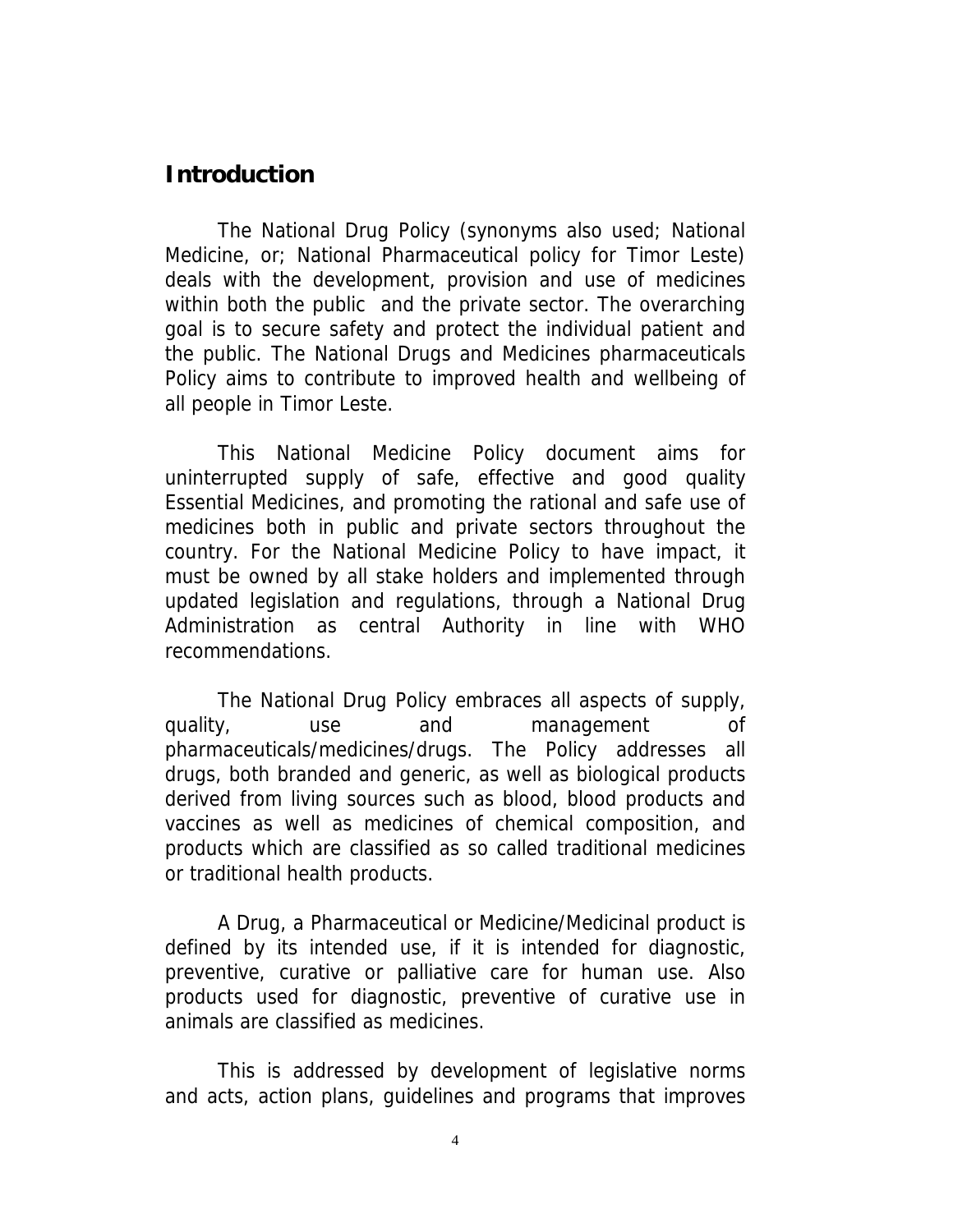the health status of the people and prevents and reduce drugrelated harm. This is achieved through optimal availability and use of essential pharmaceuticals in prevention, diagnosis and treatment of illness and disease. An important objective is to strive towards equity and efficiency in access to medicines of reliable quality for all citizens and/or visiting people in country, regardless of social vulnerability, poverty or any form of social marginalization.

The Pharmaceutical policy thus promotes both efficiency and efficacy of healthcare service delivery.

The National Drug Policy recognizes that medicines constitute an integral and vital part of healthcare, in diagnosis, prevention, curative treatment, palliative care and control of disease.

Medicines are defined in the Law of Timor Leste, in line with international praxis; A Medicine or Pharmaceutical product is any product or substance(s) which is used for the purpose to prevent, diagnose or treat conditions and diseases in humans. The same definition also applies, when products are used with the purpose to prevent, diagnose and/or treat conditions in animals.

All medicines fall under the requirement of formal requirement of registration approval, before they can be allowed to be imported or allowed to be sold or used in Timor Leste. The objective with this requirement is to protect the population from harm, and to secure that only medicines with reliable quality are made available in Timor Leste.

Timor Leste is therefore updating and implementing a new Law for the Pharmaceutical sector. This new Law also includes rules for the storage, prescribing, dispensing and use of medicines in all sectors of medical practice, private and public, and this Law also defines clear requirements for import, export, production, stock holding, wholesale and retail, prescribing, use and handling of all medicines (Synonyme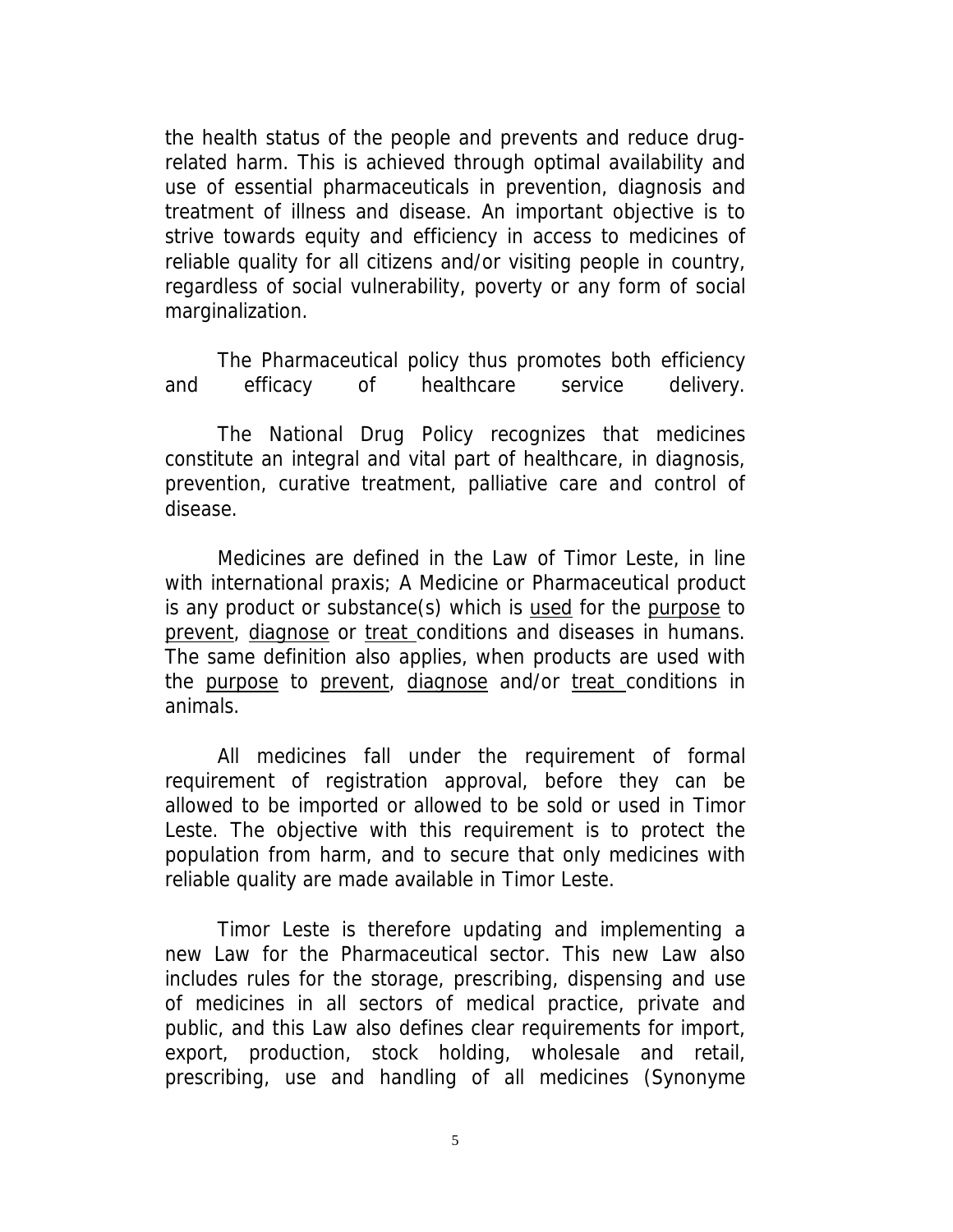terminology also used, Drugs, Pharmaceuticals or Medicinal products).

The Government is committed to a vision of ensuring safe, effective, reliable quality, essential medicines to be available at affordable cost at all times to the entire population of Timor Leste. This commitment is emphasized in this Drug Policy as amendment to the National Health Policy and Streategy. Moreover access to essential medicines is also formulated in line with the national commitments to reach the Millennium Development Goals.

While assessing challenges and problems, the National Drug Policy also recognizes that many practical factors still hamper availability of medicines at various levels of health care. The situation of limited resources is always present in all national healthcare systems, and Timor Leste is no exception in this regard.

The National Drug Policy therefore recognizes that Priorities must be made in terms of selecting drugs for supply, to meet the most important needs of the healthcare system, solving the most important health problems of the population.

The National Drug Policy therefore promotes the Essential Drugs concept and mechanism, and also promotes Standard Treatment Guidelines. Priority is given to supply of vital Essential drugs, as an important mechanism to reach key Goals of the National Drug Policy.

An important goal in the National Drug Policy is therefore also, to build good public sector including work with defining needs specifications for supply of Essential Drugs for hospitals and primary care.

The National Drug Policy also require Goverment Licinsing to private and public sector healthcareproviders and institutions, before they are allowed to deliver healthcare services and/or to import, sale, distribute or prescribe and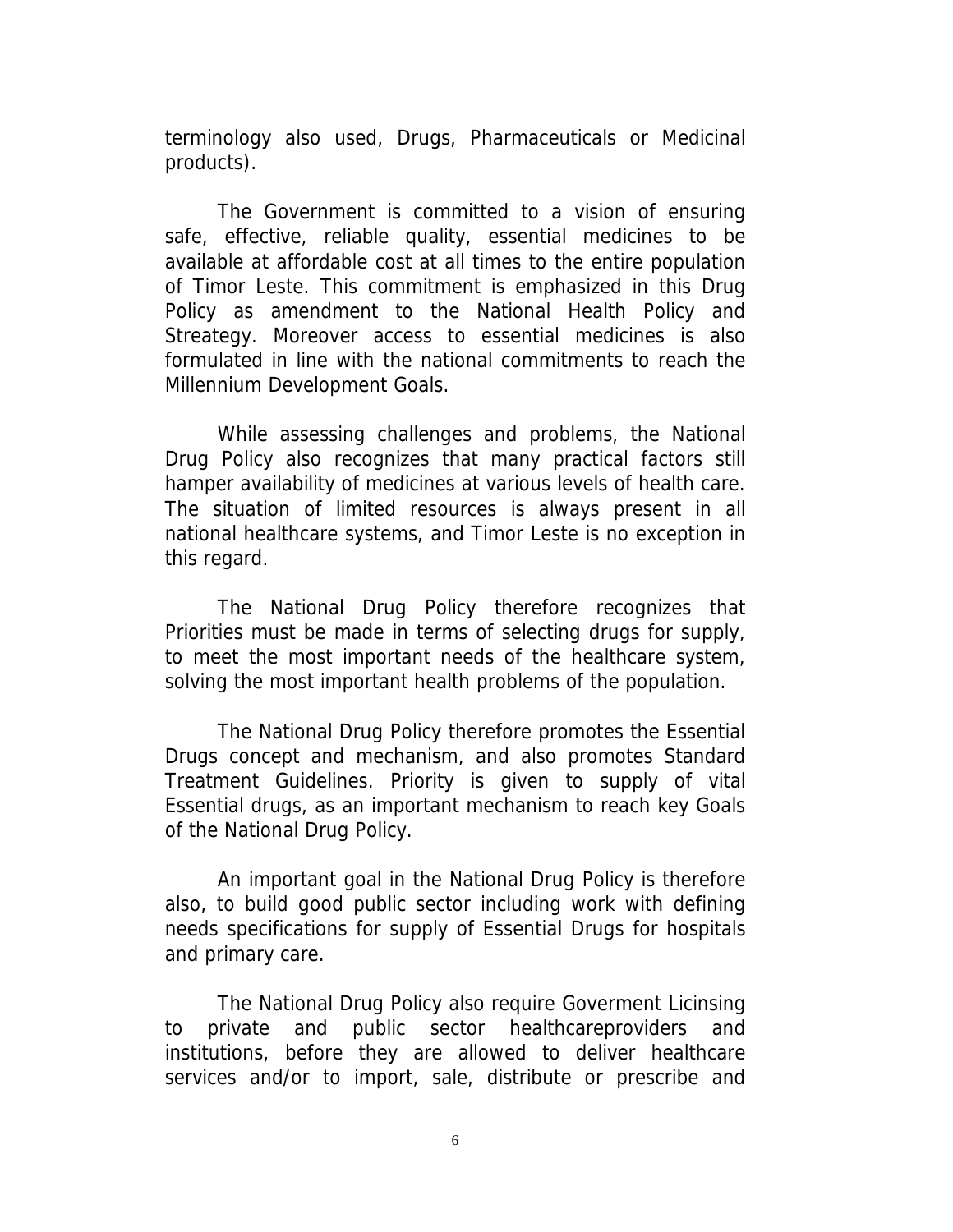dispense Medeicines and Pharmaceuticals.

The benefit to a private sector in healthcare and pharmaceutical service delivery has been establised. However the establishment of private pharmacies and private clinics has not yet been matched with adequate regulatory control. The National Drug Policy therefore addresses this gap. The new Drug Policy and new Drug Law is aiming to address the needs to control both the public and the private sector, with the overarching aim to safeguard peoples health.

Legal and regulatory demands are defined with the aim to protect the people against the risk of unsafe and poor quality medicines and pharmaceutical products, a risk which has been reported to occur in many other countries World-wide and in the region.

New clear standards, guidelines and technical regulations are launched, to set requirements for registration of medicines, setting requirements for Good Pharmaceutical Practices, Good Distribution Practices, Good in-hospital Pharmaceutical Management, and Good Pharmaceutical Management in Primary Care.

The National Drug Policy therefore launch new standards, guidelines and technical regulations for the control of the private and public sectors alike, as defined in a new Pharmaceutical Law.

Specific new guidelines are defined to ensure compliance with retail only of medicines registered and approved by the National Drug Regulatory Authority, and to ensure that unsafe sale of medicines without prescription is reduced. Professional performance benchmarks are also launched for both private and public pharmacy practice, including to ensure necessary education and information to patients, always ensuring that patients are well informed about dosages and how to safely use the prescribed medicines.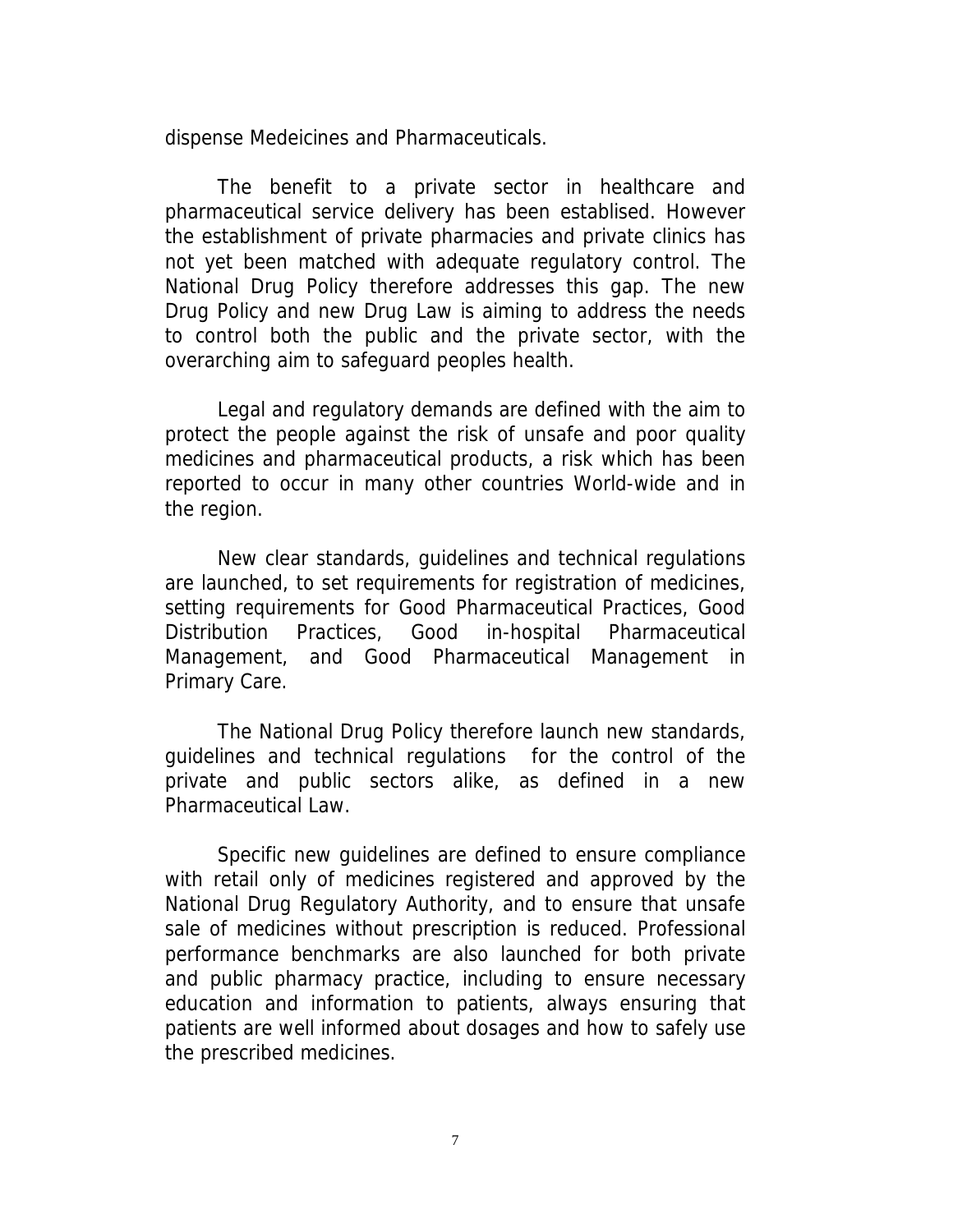The new Pharmacy Law also set clear regulatory requirements about the importation of medicines.

The legal requirements connect closely to the WHO Certification scheme to combat and prevent unsafe, counterfeit and substandard quality drugs from being imported into Timor Leste.

The Drug Policy and legislation recognizes that the present number of qualified pharmaceutical personnel, both in the public and private sector is inadequate. This shortage must be met to develop pharmaceutical services.

The National Drug Policy recognizes that there is a need to strengthen the quality assurance and quality control mechanisms for medicines.

This entails both in-country adherence to Good Distribution Practices, Good Pharmacy Practices and requirements in regard to procurement and importation. Formal requirements are therefore set in the Law for Quality Assurance and Quality Control during procurement and importation of medicines, only allowing medicines produced under certified Good Manufacturing Practice (GMP) and controlled under the umbrella of WHO Certification scheme. The Quality assurance requirement also addresses the need to set-up collaboration with an internationally certified drug quality control laboratory for quality-testing of samples taken during inspections of Pharmacies in Timor Leste.

The National Drug Policy is clearly stating the objective to promote the essential medicine concept and promote adherence to standard treatment guidelines to guide rational and safe clinical drug use in Timor Leste. The National Drug Policy recognizes that a Code of Quality of Care is needed along with establishment of hospital Therapy committees, to promote adherence to rational use of drugs, as well as to establish safe prescribing and safe medicine dispensing practices.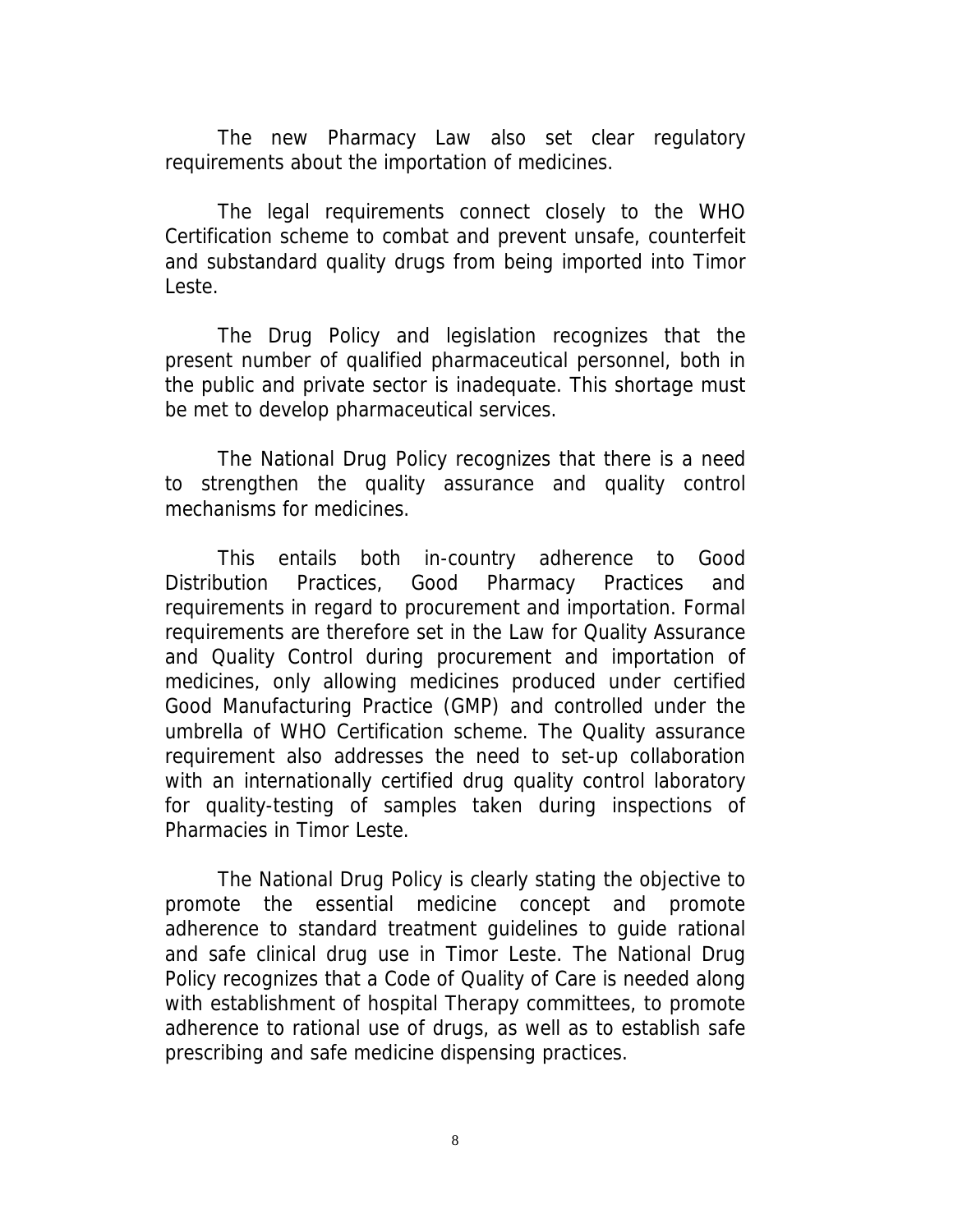The Government of Timor Leste has established a national wholesaler, the "SAMES" as a centralized procurement, wholesale and supply system. The Public Health objectives for the operation of the SAMES need to be further defined, with clearly objectives, goals Guidelines and Standard Operating Procedures.

This is essential both to optimize public health protection and to economize and minimize cost expenditure on medicines and thereby ensuring availability and supply of medicines to all levels of health care in a predictable manner. A well functioning mechanism for quantification of drug quantity requirements shall be established, based on patient case load and case mix statistics, and based on Standard treatment guidelines, to present a reliable estimate of needs as base for budget planning and allocation of adequate financial resources for drug procurement and supply.

In order to fill the gaps between needs and current practice, there is an urgent need to establish a National Drug Regulatory Authority in Timor Leste, matching WHO recommendations many policies and functions which need to be established at national level.

The organization, authority and responsibilities and organization set-up of the National Drug Regulatory Authority (National Drug Administration) is outlined in the updated Drug Law.

# **Goals set in the National Drug- and Medicine Policy**

Three main Goals are defined in the Policy;

(i) To ensure that all medicines which are imported or locally manufactured, distributed, sold and used in the Timor Leste are effective, safe and of good reliable quality. This objective shall be ensured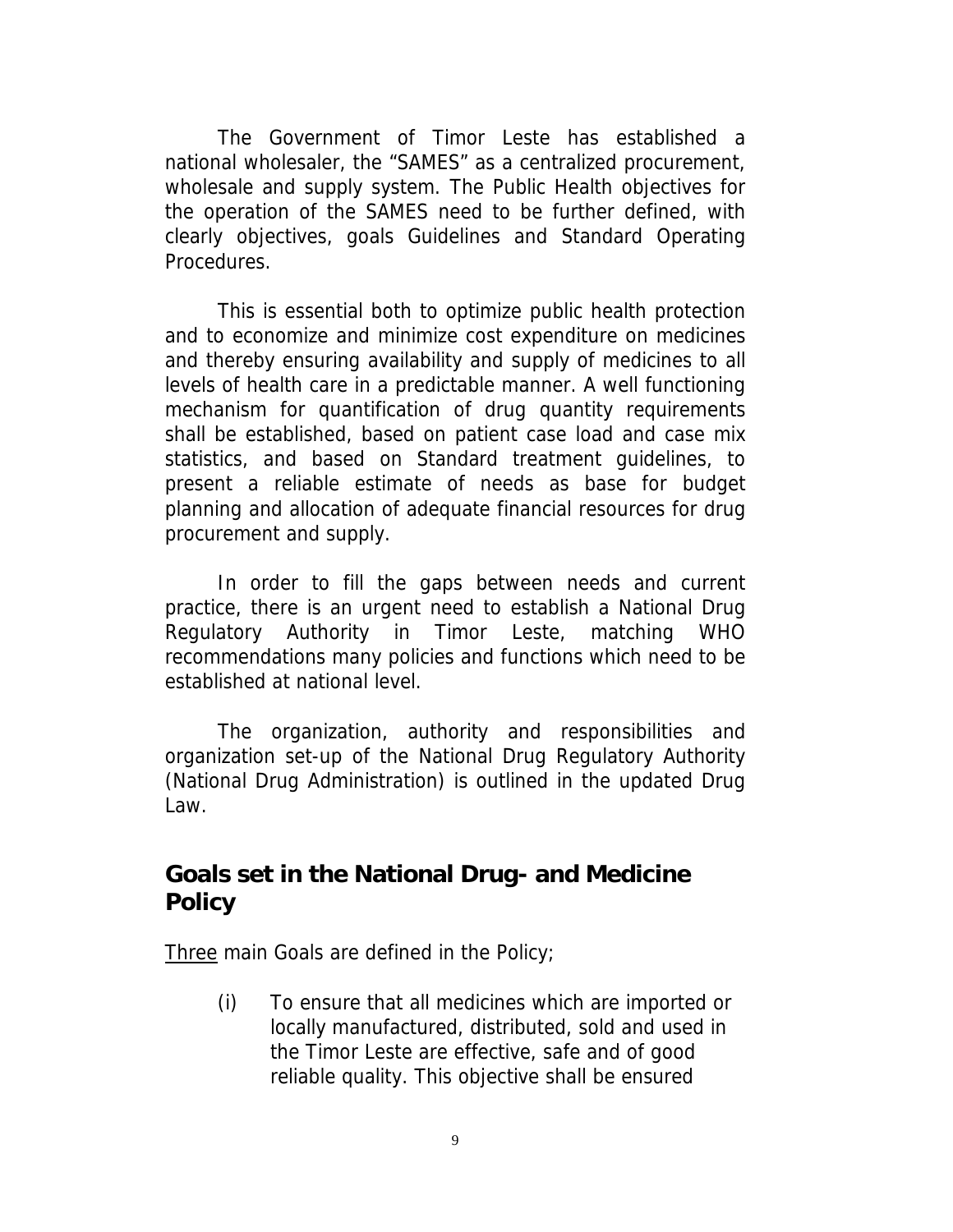through the effective function and operation of a National Drug Regulatory system, spearheaded by the key institution, the National Drug Regulatory Authority (synonymous terms: National Drug Administration, currently the Pharmacy department of the Ministry of Health).

- (ii) To ensure that adequate quantities of quality Essential Medicines are determined correctly, based on the needs of the population and based on the patient case load and case mix in primary care and hospitals. Needed essential drugs shall be made available at affordable costs at all times, to meet the need of the entire population, and especially protecting the needs of the most poor and vulnerable.
- (iii) To promote rational, safe and cost-effective use of medicines: The use of medicines shall be guided and controlled, both to reduce risk for harm, and to optimize the curative effect of used medicines, while also reducing cost, thereby optimizing the ability to reach and cover the whole population with effective and safe treatment, within available budget frame. Key mechanisms shall be established, including active implementation of standard treatment guidelines, in-hospital therapeutic committees, active provision of consumer independent druginformation and activities to raise awareness and prevent avoidable adverse and side effects of drugs.

## **Objectives**

In order to achieve set Goals and to reduce and solve problems in the pharmaceutical sector, the following objectives are set: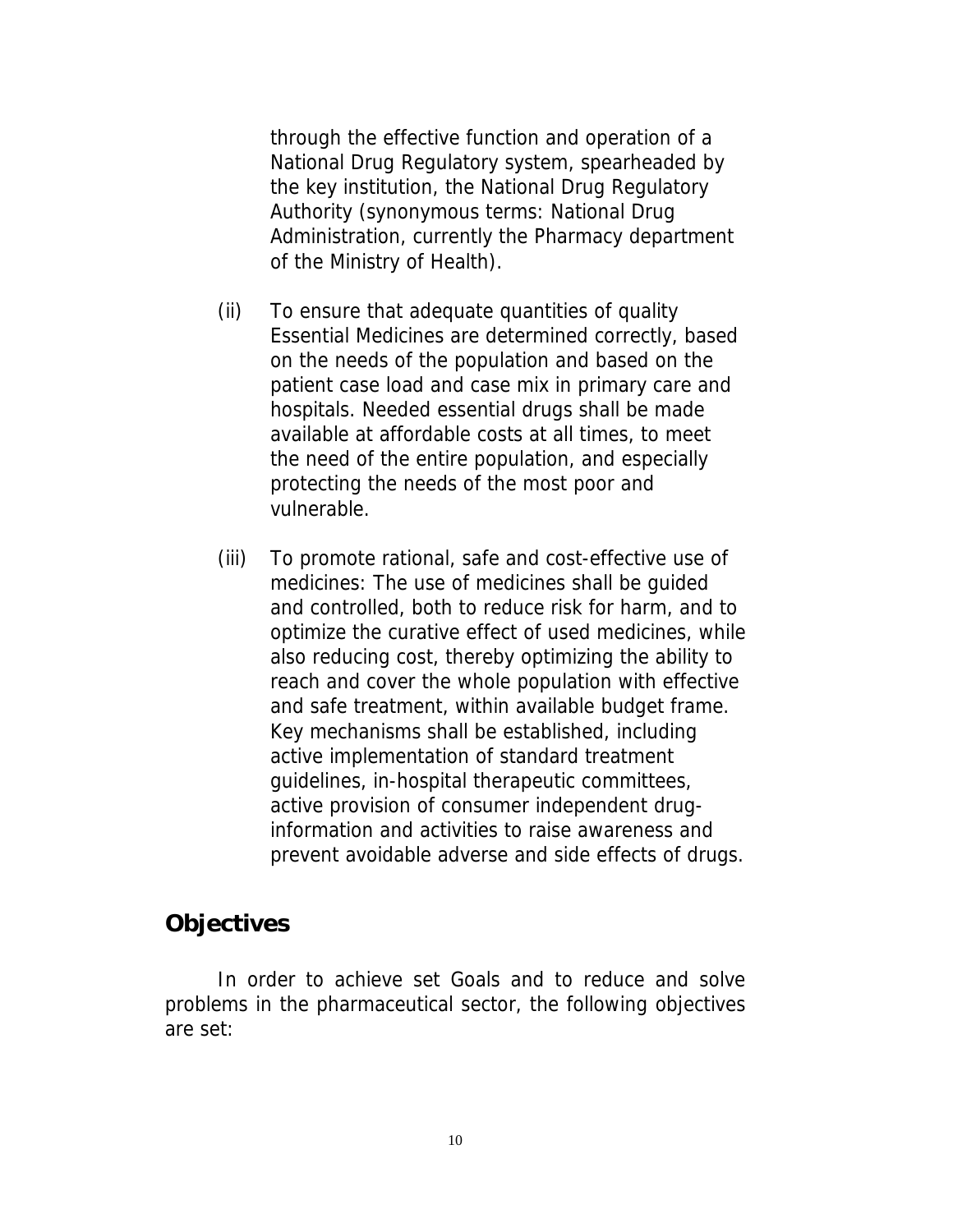To ensure reliable supply of essential drugs of good and reliable quality and quantity

To ensure rational selection, procurement, and storage and distribution of medicines according to procedures to maintain quality, in both public and private sectors to ensure availability of Essential Medicines throughout the country.

To establish key functions and services of a National Drug Administration (National Drug Regulatory Authority), and within this institution establish key functions, including a well functioning medicine registration system, and a system for Licensing and Pharmaceutical Market surveillance and control.

To establish a range of quality assurance mechanisms including efficient inspection system, with which to monitor wholesalers, retail pharmacies and other distribution outlets including public and private hospitals and clinics with pharmacies throughout the country. This quality assurance system shall both function as a regulatory control and enforcement mechanism, to ensure complicance with laws and regulations, and; provide supportive services to strengthen Good Pharmacy Practices in private and public sector pharmaceutical sector operators alike.

To optimize the curative and preventive result of drug treatment by promotiong rational and safe use of drugs, and reduce the risk for harm caused by unsafe and irrational druguse; Healthcare professionals shall be provided with updated standard treatment guidelines matching the reality in Timor Leste, and matching in-service supervvision and training. A drug-use audit and survey sustem ahall be established along with the establishment and set-up of Drug and Therapy Committees in all hospitals.

To promote safe prescribing and safe procedures in dispensing, thereby preventing medication mistakes and errors.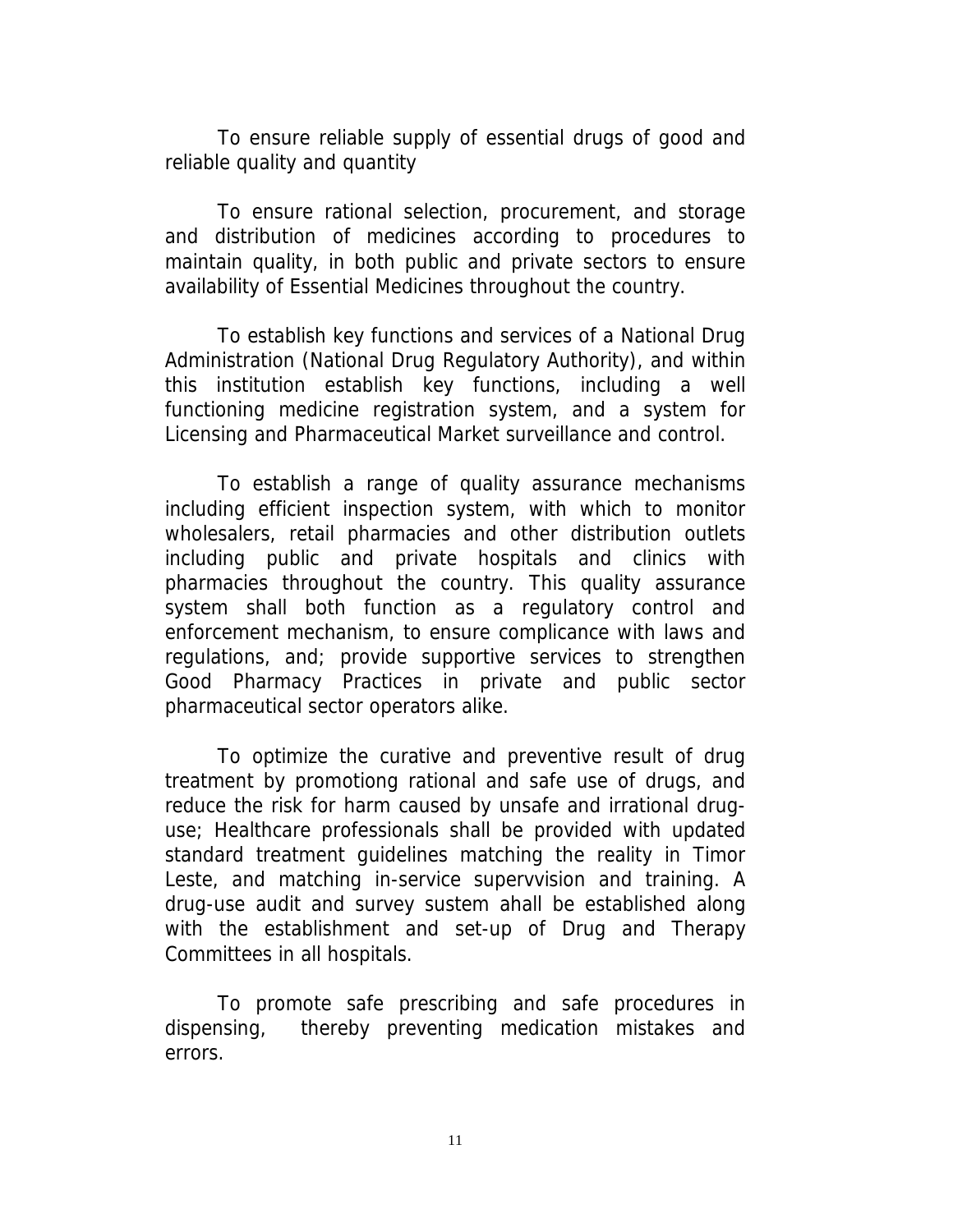To strengthen the prescribing and monitoring of narcotic and psychotropic drugs and substances, while also promoting the needed availability and appropriate and rational use of pain control and mental health drugs for all patients in need.

To establish a national repository depot of key antidotes and emergency drugs, and a poisoning information service.

To Establish mechanisms for adverticing control and provision of producer-independent drug information to prescribers and pharmacists in Timor Leste.

To establish a consensus and participatory mechanism and organization for revision, development and implementation of standard treatment guidelines, matching evidence based medicine and matching the reality situation in Timor Leste.

For Special pharmaceutical products, blood, serum, vaccines, special requirements shall be defined and implemented for quality and safety, especially for bloodproducts, any products containing biological materials and especially materials from human origin, vaccines and other biological products to esure safety from perspective of viral and bacterial contamination.

To develop and strengthen adequate technical, human resources in the field of pharmacy and medicine management by appropriate training and continuing education,

To establish a prospective planning and budgeting mechanism, with which to allocate adequate resources, especially for implementing and monitoring the National Medicines Policy, print and disseminate Standard Treatment Guidelines, Essential Drug Lists and the updated Pharmacy Law, to be available widely in all facilities and institutions.

To establish a prospective planning and budgeting mechanism, with which to calculate needed budget resources for the procurement of drugs, matching the patient case-mix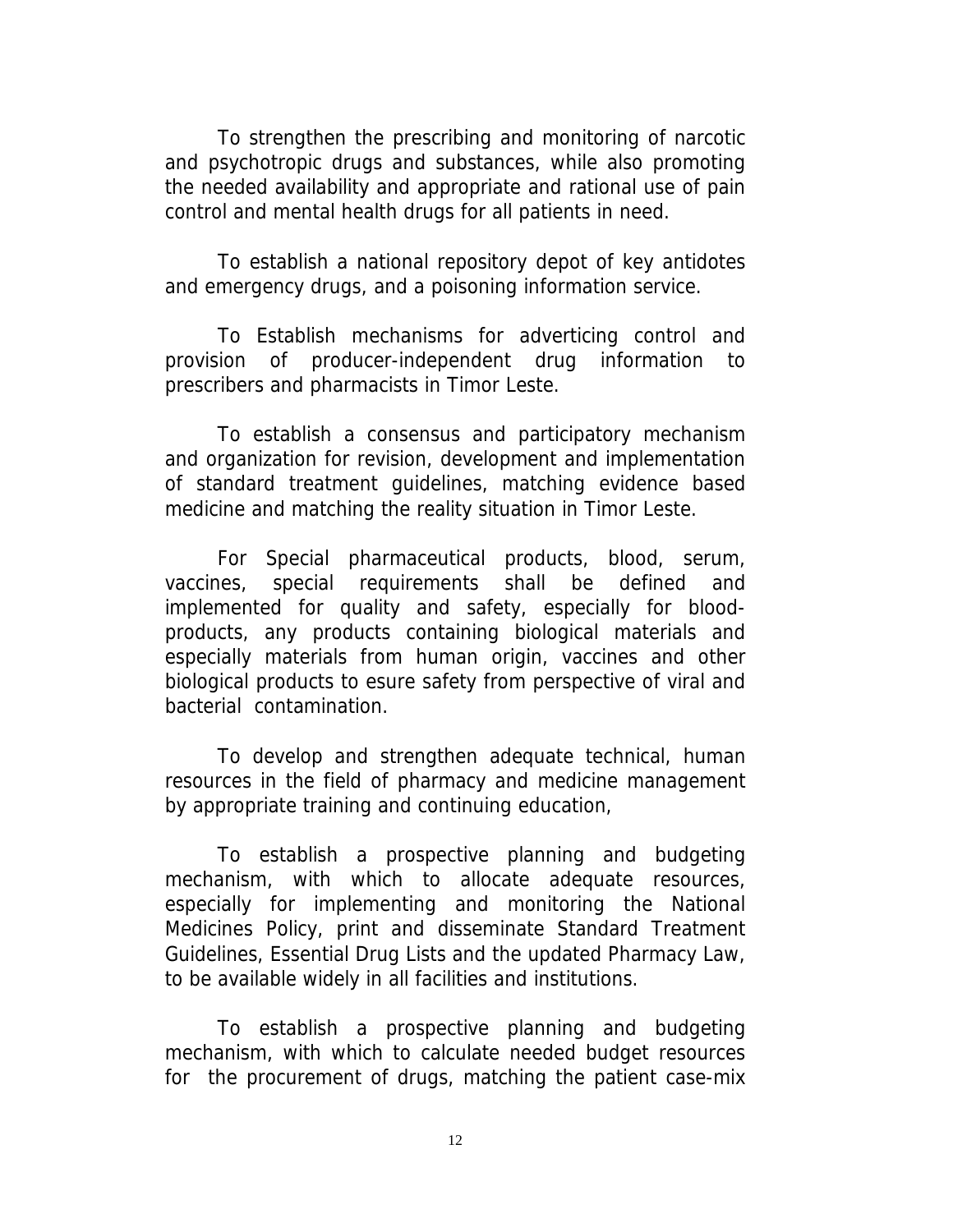and case-load in hospitals and primary care of the public health system in Timor Leste.

To establish twinning and exchange with other National Drug Regulatory Authorities / Drug Administrations in the ASEAN region and in wider International cooperation with international and regional agencies, in areas such as training of staff, exchange of information and exchange of technical methods.

To establish a partnership between the government of Timor Leste and its National Drug Administrationm and the private providers in the pharmaceutical sector.

To establish collaboration with the Ministry of Agriculture, regarding the regulatory issues pertaining to veterinary drugs.

#### **Priority areas to be strengthened, as defined by the Policy.**

The National Drug Policy aim gives priority to key outputs and aim to strengthen the following areas:

Set-up and establish a National Drug Administration (synonym terminology: National Drug Regulatory Authority), in line with WHO recommendations for National Drug Regulatory Authorities in small countries with limited resources. Including key functions such as Drug registration, market regulation, surveillance and control, and control of drug use in all segments of healthcare, public and private.

Updating of Laws, Legislation and Regulations for the Pharmaceutical sector and for the control of prescribing and use of medicines in all sectors of healthcare, both public and private.

Implementation of Regulatory, administrative and quality standards in the Pharmaceutical sector and for handling and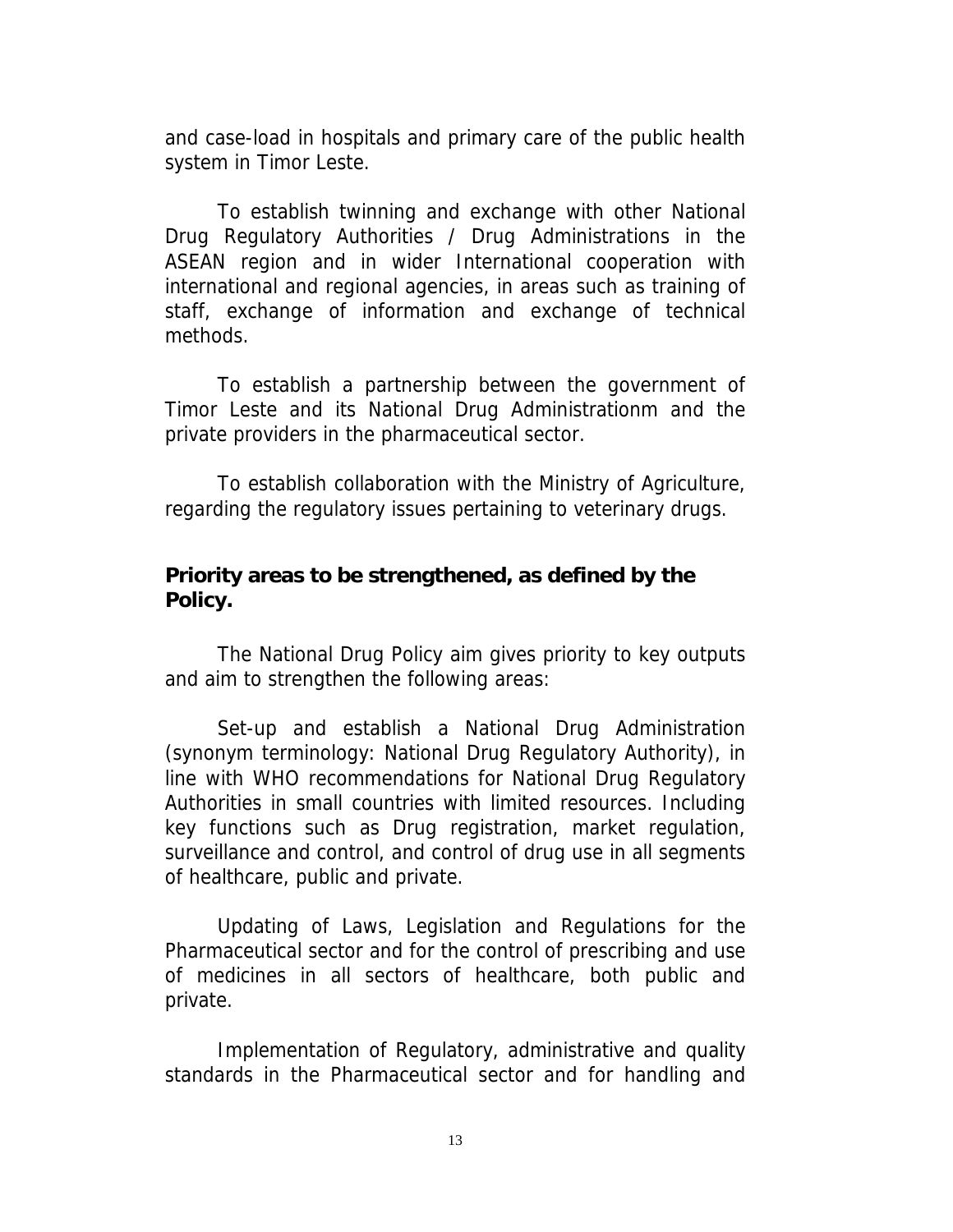use of medicines in all segments of healthcare, public and private.

Establishment of Medicine registration services, as a key function of National Drug Regulatory Authority, with the establishment of a national Drug registration database, and establishment of well-functional drug registration mechanism. This drug registration mechanism shall ensure that only reliable medicines with available documentation about efficacy, available documentation about safe/risk profile and with reliable quality are allowed into Timor Leste.

Pharmaceutical inspection and enforcement services for implementing and ensuring adherence to regulations and procedures in practical pharmacy work, strengthened

Quality assurance and quality control services established, through collaboration with internationally certified QC laboratory and market surveillance.

Supply of essential medicines to all levels of health care.

Medicine and poison information services established

Advertising control mechanisms established

License database for pharmacies and clinics using and storing, prescribing and dispensing medicines, established

Licensing database for all pharmaceutical personnel, and database over all authorized personnel with prescribing rights established

Monitoring and supervision to promote rational use of medicines, by updating and implementation of Standard Treatment Guidelines and Essential Drugs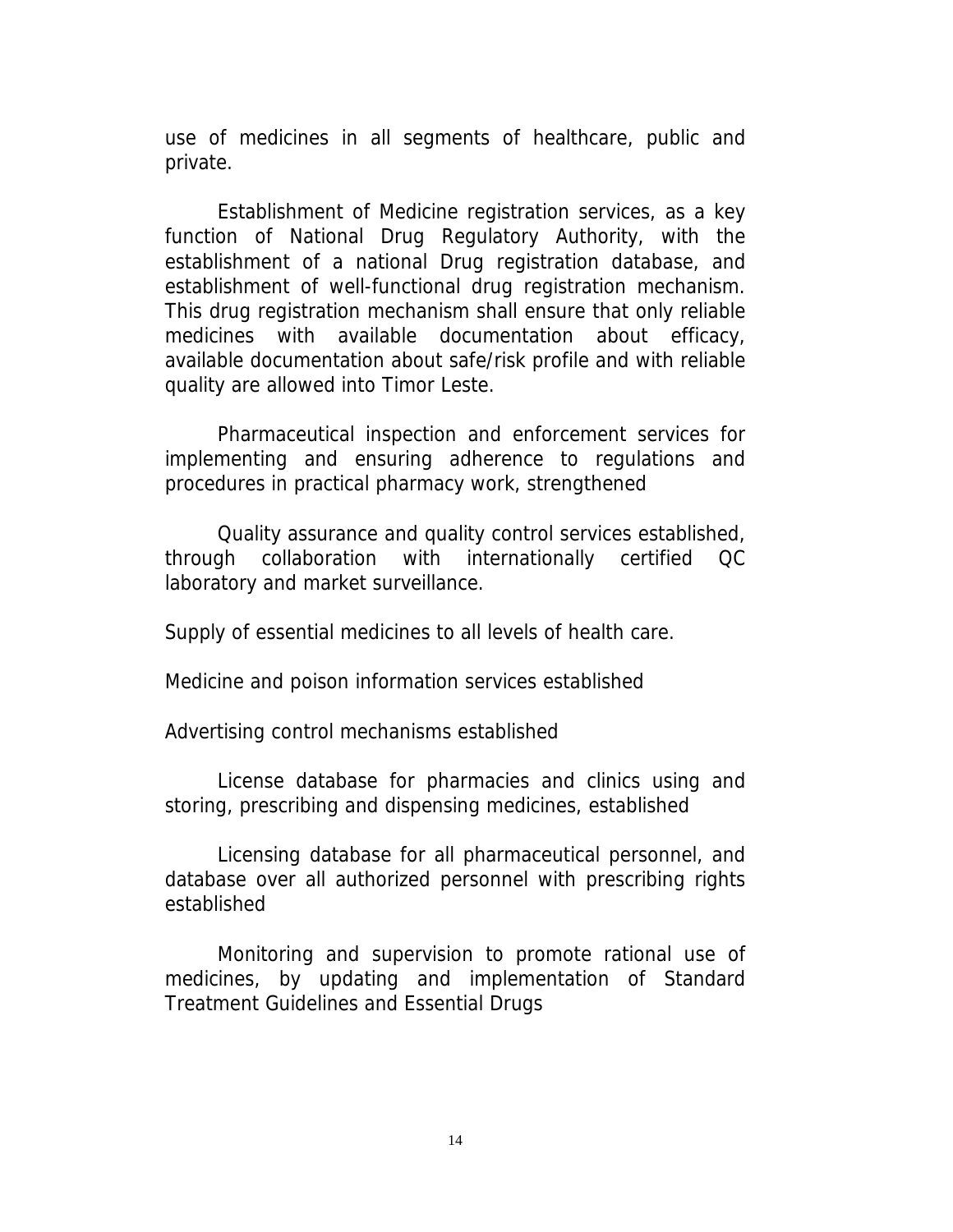Antibiotic resistance surveillance and measures to prevent, stop further spread and limit the negative health and cost impact of antibiotic resistance infections.

Supervision of pharmaceutical practices and supervision of safe prescribing and dispensing practices in hospitals, and in clinics, public and private

A comprehensive National Medicine Policy has hereby been formulated addressing a set of listed priorities. National Strategies shall be drawn up, with specific action plans as needed to address each component of the National Drug Policy.

#### **Specific objective**

#### **1. Updated Law and Regulations**

An updated Law of the Republic of Timor-Leste shall form the legal basis and framework for regulatory control of the pharmaceutical sector, matching set goals, objectives and priorities defined in the National Drug Policy.

The updated Law shall incorporate elements of existing rules and regulations which are in line with this policy. The updated Law shall also harmonize requirements in Timor Leste with international praxis, paving the way for safe trade and safe importation of reliable pharmaceutical products of good quality and ensuring best possible safety for patients and people in Timor Leste.

For enactment of the Law by the relevant bodies, detailed regulations governing standards and key procedures shall be defined in Guidleines to carry out the provisions of the Law. A set of necessary Guidelines, for Good Pharmacy Practice, Good Distribution practice and guidleines for drug management in healthcare facilities and institutions shall therefore be formulated and issued.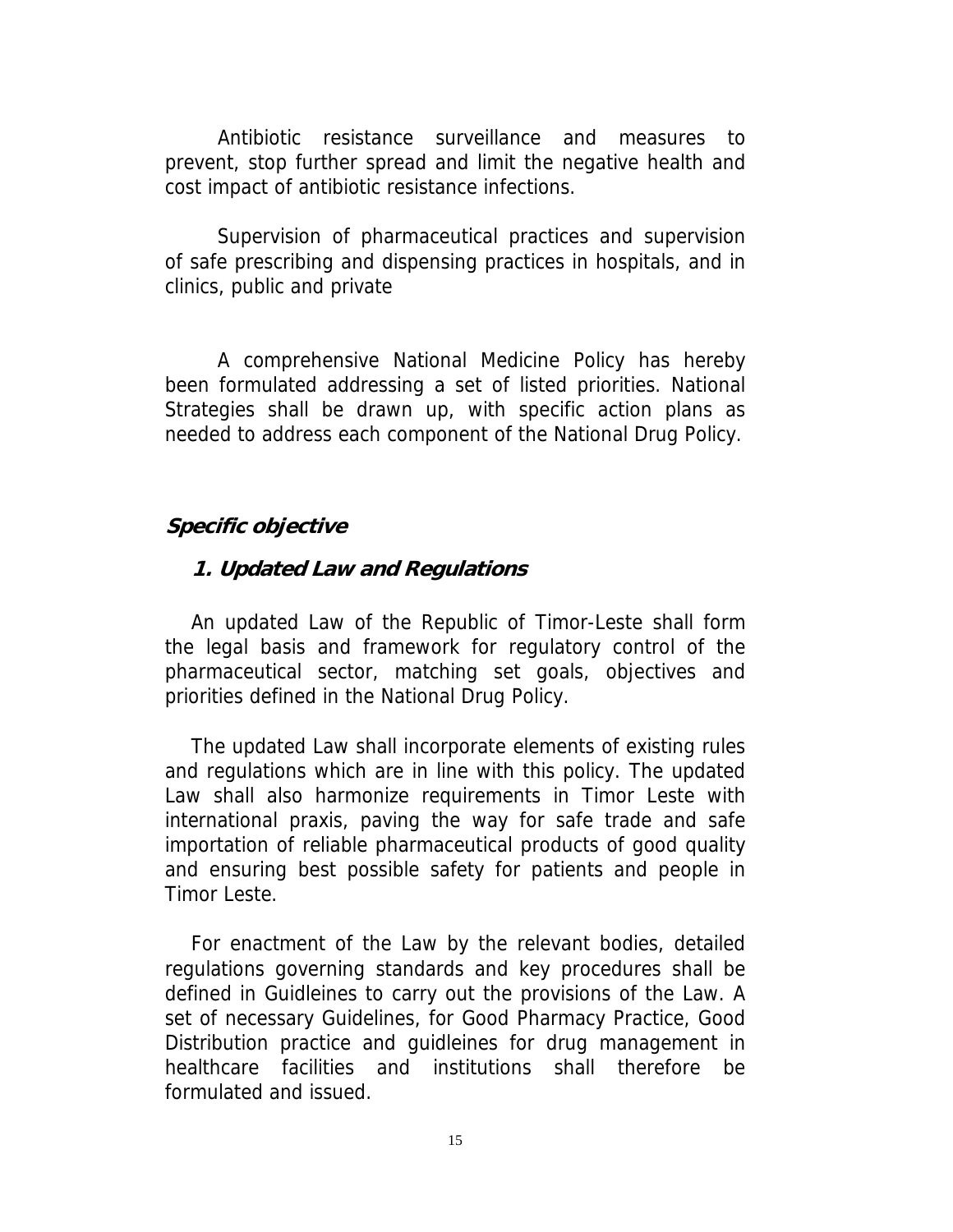The updated Law and updated regulatory framework shall include solutions and norms to enable:

The updated Law shall pave the way for the establishment of a National Drug Administration syn. National Drug Regulatory Authority, in the organization of the Ministry of Health.

Enforcement of the Drug Law, with technical regulations for authority and authority.

The operation of the National Drug Administration as focal point for implementation of the National Drug Policy.

The National Drug Administration support with help of a Advisory body. (hereinafter called Advisory Board)

#### **2. Medicine / Drug Registration**

A functional Drug Registration shall be established. Approval by Drug Registration shall be required with definition of approved purpose(s) (indications) for any pharmaceutical, drug or medicine, before any pharmaceutical, drug or medicine can be imported, sold or used in Timor Leste. Only products with adequate and documentation about its efficacy and its safety/risk profile in use for the suggested indication(s) can be approved by registration. Import license and marketing authorization from the Drug Administration shall also be required before any pharmaceutical product (medicine, drug) is allowed on the market in Timor Leste. Regulations for issuing or denying marketing authorizations shall be clearly defined in the updated Pharmacy Law, and shall be based on evaluation of safety, efficacy, quality and medically defined need.

Marketing Authorization shall be valid for a specified period of time as defined in the updated Pharmacy Law. A review shall be required for renewal of all Drug registrations.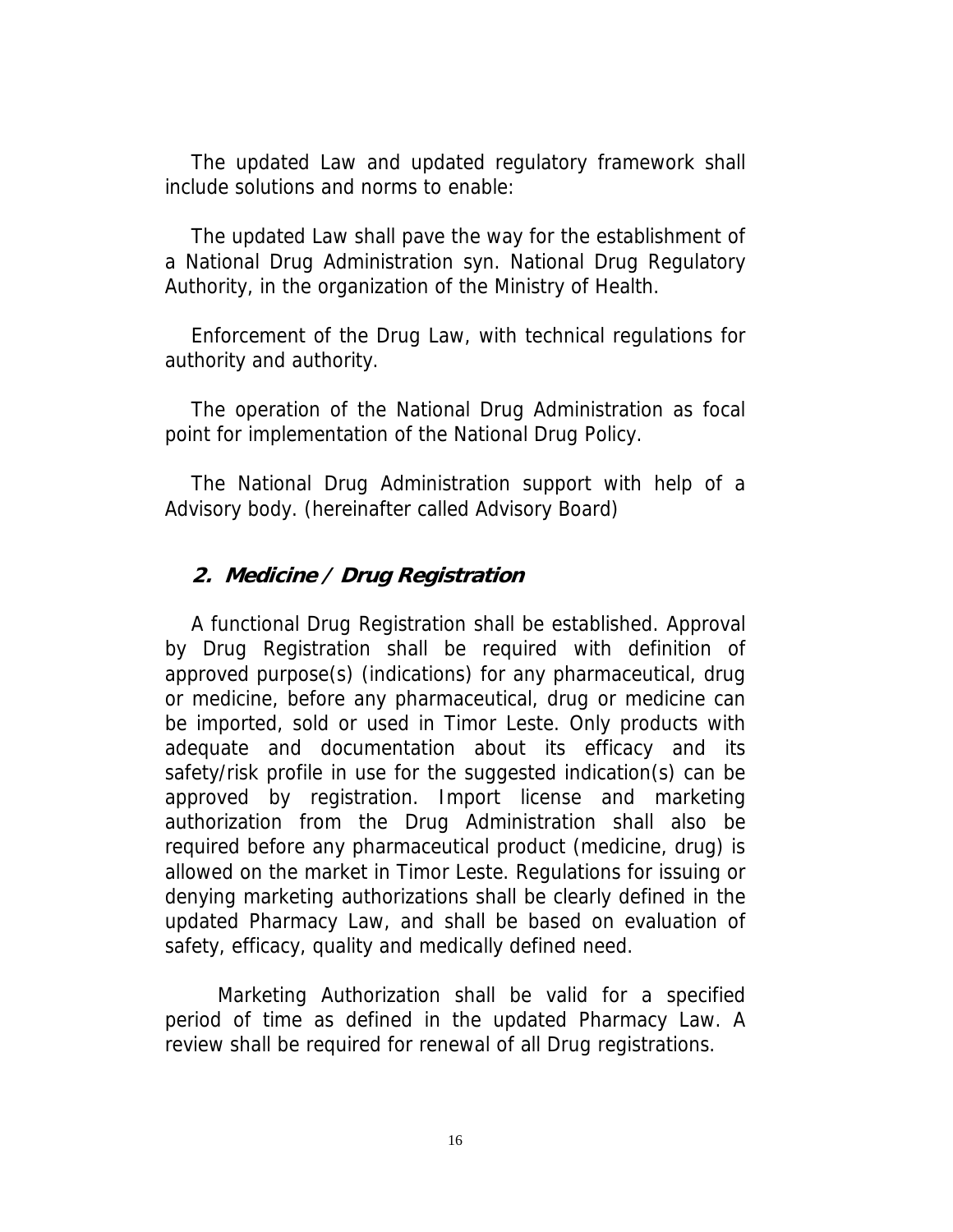A registration fee shall be charged for registration, marketing authorization and for import License for all pharmaceutical products and Medicines and other products as determined by the Ministry of Health.

A database for registration and monitoring imports of pharmaceutical products shall be developed and established.

#### **3. Importer, Wholesaler, Pharmacy Licenses**

The Ministry of Trade and Development is responsible for issuing a general trade license for any corporation. Once such a License has been obtained, the corporation must also apply to the Drug Administration of the Ministry of Health for License to operate as medicine importer, wholesaler or as retail pharmacy.

Legislation requirements shall be defined in the updated Pharmacy Law, for all importers, wholesalers, pharmacies and other retail outlets. Basic requirements shall include the demands:

To be Licensed by the National Drug Regulatory Authority in Ministry of Health (syn Drug Administration), and

Before License can be issued, the appying institution or corporation must fulfill a defined set of quality requirementsdefined by the Ministry of Health. These requirements includes both the demant to keep and maintain suitable premises and quality procedures, appropriate storage conditions for medicines to preserve quality in line with Good Distribution Practices. Requirements also include demands for available personnel with pharmaceutical competence, to endure good pharmacy practices.

Licenses shall be issued to all Pharmaceutical personnel, and to all Healthcare personnel with the right to dispense and prescribe. All such personnel shall be licensed by the National Drug Regulatory Authority (Drug Administration).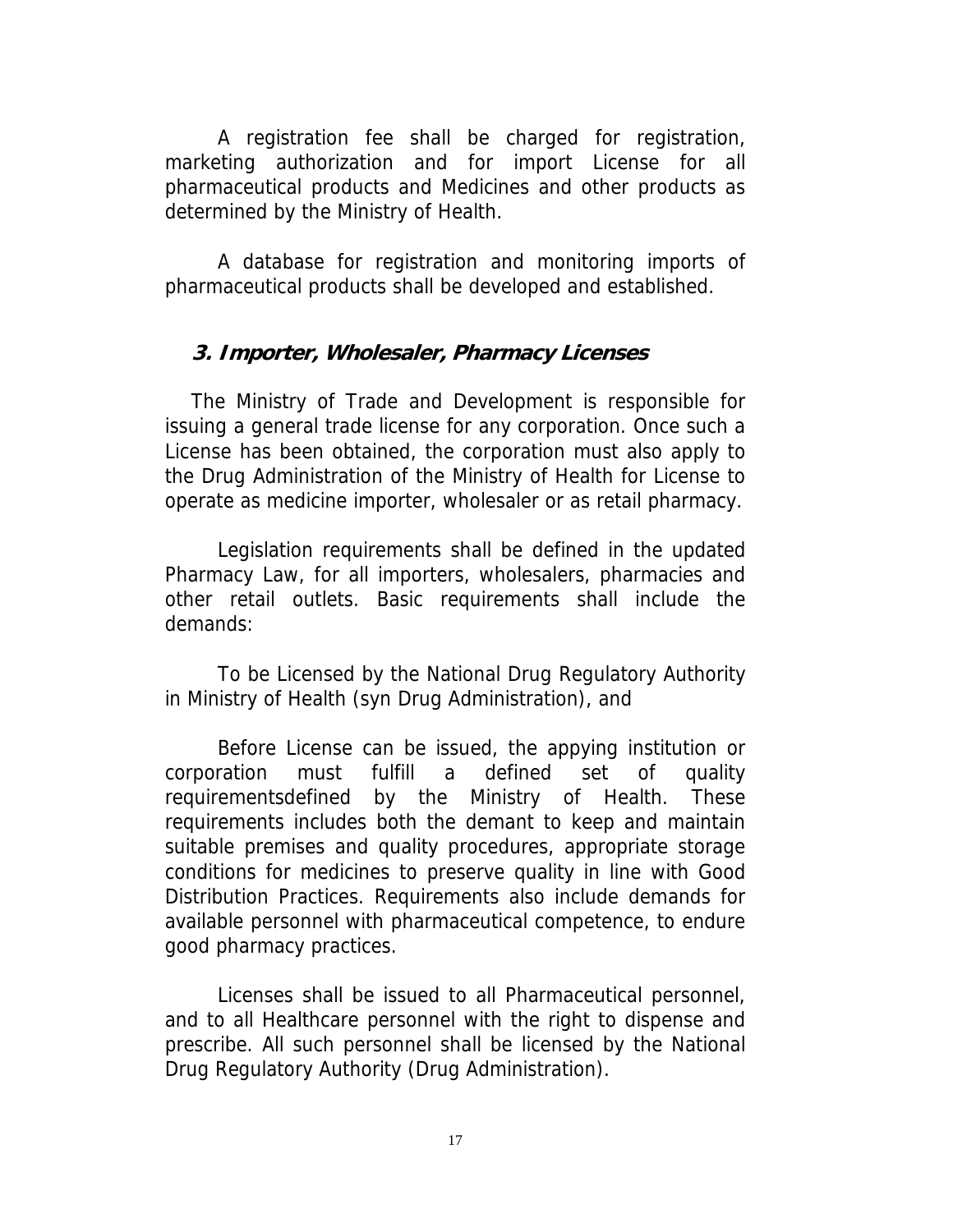Data about all personnel with License shall be kept in an annually updated License-database in the National Drug Regulatory Authority (Drug Administration). Updated printed records over licensed prescribers, shall be provided to all pharmacies 2 times per year.

#### **4. Standards, Monitoring and Supervision**

It shall be the responsibility of the National Drug Administration to monitor, supervise and enforce that the medicine / pharmaceutical regulatory requirements and quality standards are properly followed by importers, wholesalers and pharmacies during procurement, distribution storage, sale and prescribing and dispensing of all pharmaceuticals in the country.

National Drug Administration will conduct regular Supervision and Monitoring, of stock holding and procedures in all public hospitals and clinics, and in all private pharmacies, whiolesalers and all private clinics with sale and dispensing of medicines.

#### **5. Control of pharmaceutical advertisement**

Advertisement and medicine promotion through the mass media shall require prior approval.

The content and distribution of medicine information provided by pharmaceutical companies and/or their representatives to health care professionals and the public shall be subject to monitoring and control and conform to the WHO Ethical criteria for promotion of Medicinal products.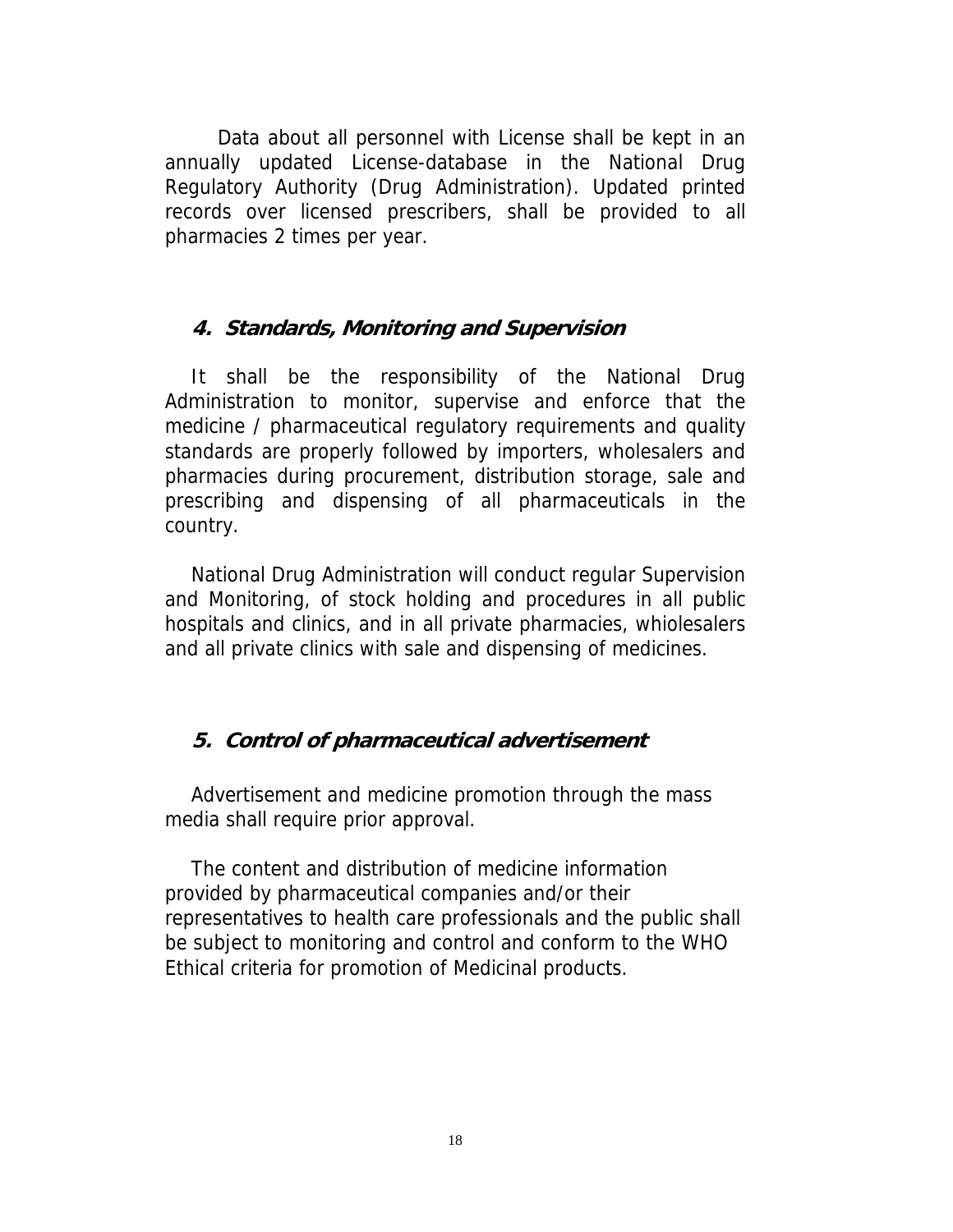#### **6. post-marketing surveillance.**

All marketed medicines shall be under vigilance to ensure constant conformity with the conditions and terms of the marketing authorization and safety

## **7. Antibiotic resistance**

The National Drug Administration shall lead and establish a national surveillance of antibiotic resistance, in collaboration with the National Laboratory. Data from antibiotic resistance surveillance shall be shared with the WHO regional collaboration, and data from surveillance in Timor, and data from the regional collaboration, shall be used to revise national standard treatment guidelines, as well as to design and implement activities to reduce irrational and unsafe prescribing, use and irrational and unsafe sale of antibiotics in Timor Leste.

Every effort shall be made through appropriate regulations, to reduce the further spread of drug resistant infections, including the problem of drug resistant Tuberculosis, drug resistant Malaria and drug resistant infections such as occur in primary care and hospitals in Timor Leste.

#### **8. Safe Prescribing Practices.**

Prescribing authority will be limited to registered and licensed health professionals, as defined in annually updated database over licensed personnel. A Database shall be established in the National Drug Administration, annually updating all healthcare personnel who are licensed and authorized to prescribe medicine.

Regulations will define clearly which medicines require prescription and which can be sold without prescription, as Over-the-Counter OTC medicines.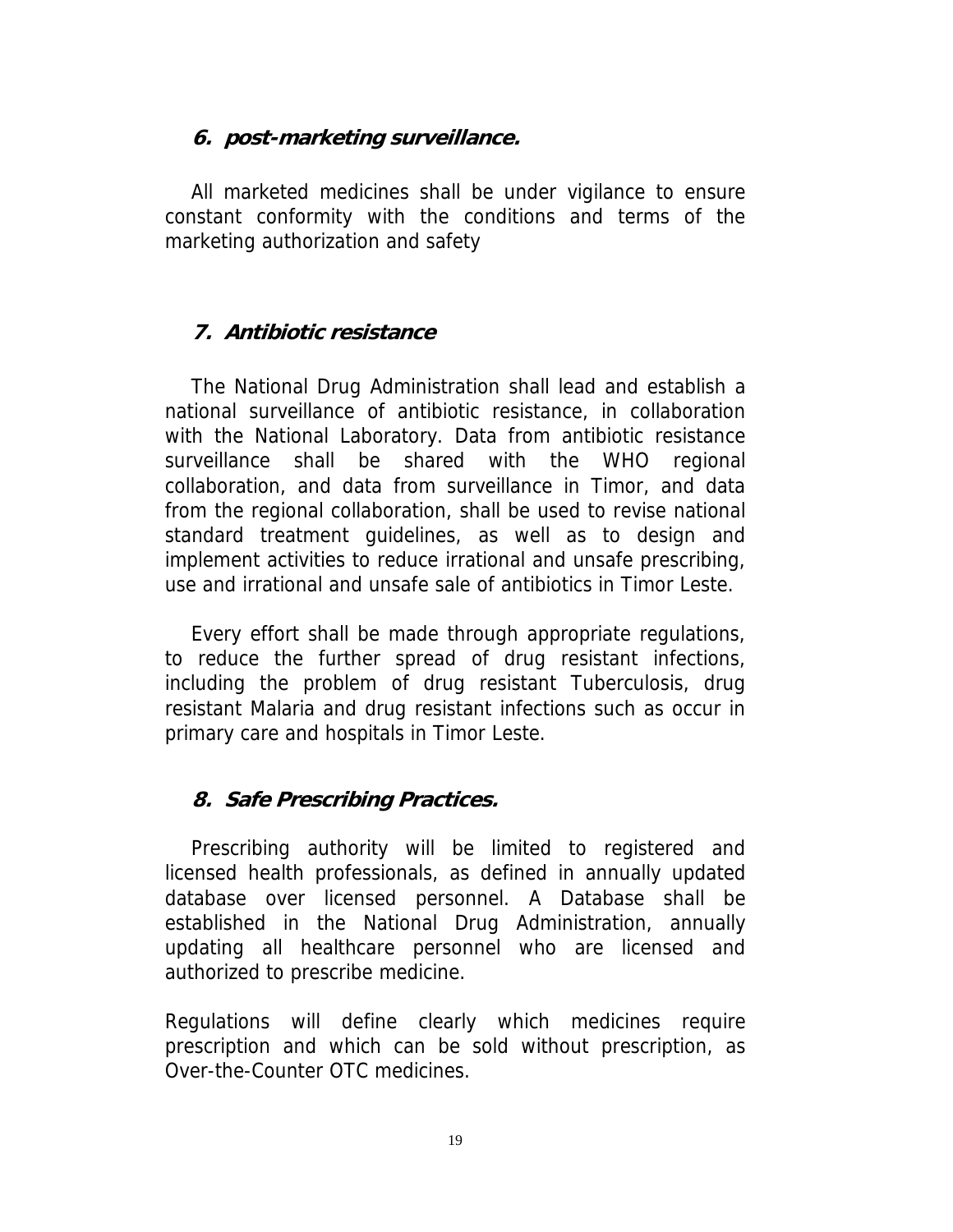Clear regulations and legal requirements shall be available about which medicines are controlled substances, (Narcotic and psychotropic drugs), with clear instructions and guidelines about prescribing, dispensing and record keeping requirements. National Drug Administration and Ministry of Health Inspectorate will conduct special Monitoring, supervision and audits to all institutions, to control compliance with the specific legal requirements.

In addition, the national Drug Law defined which medicines are Controlled substances, narcotics and psychotropic medicines, for which extra stringent prescribing and recording practices are required.

#### **9. Access To Medicines**

A centralized procurement and supply system has been established, the SAMES with the aim to ensure availability and supply of medicines to all levels of health care in a predictable manner. The Public Health objectives of the SAMES system shall be defined in the new Drug Law of Timor Leste.

#### **10. Selection of Medicines**

Medicines for procurement and importation shall only be selected from the list of products which have a valid Registration approval and a valid marketing authorization.

Medicines for procurement shall also only be selected from a list of medicines supplied from pre-qualified sources, based on quality performance, based on the WHO Certification scheme, and based on international exchange of information about reliable product supply.

Selection of medicines shall be done by the National Drug Administration, defining Essential Medicines List and through international tender procedures managed by the wholesaler,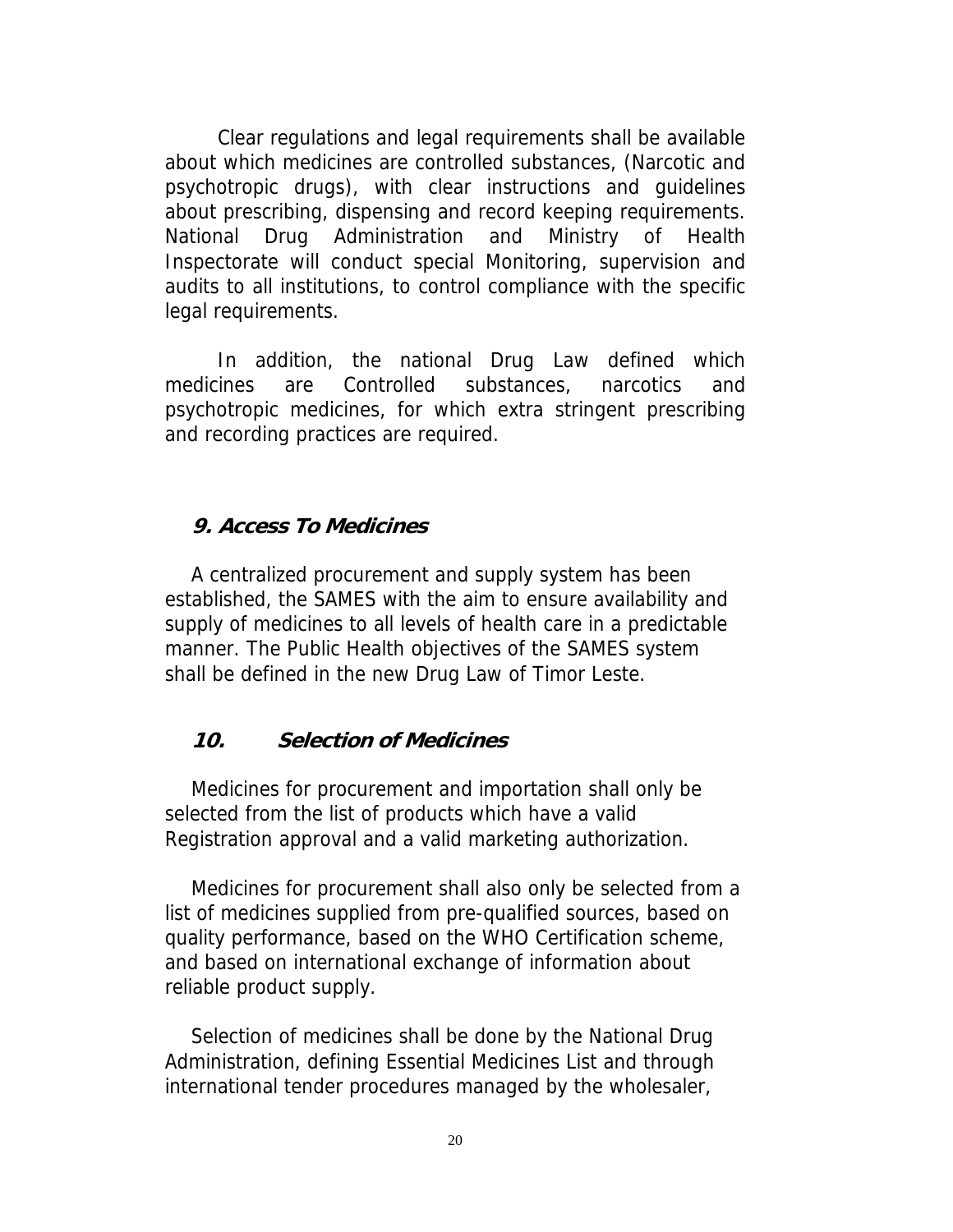under control of the regulatory requirements set by the National Drug Administration and national Drug Law.

## **11. Essential Medicines**

A National Essential Medicine List that shall be reviewed annually, to be based on medical needs defined by morbidity, mortality and evidence based medicine and to be used as a guide for procurement and prescribing at all levels of health care.

Adequate stock level of Essential Medicines must be maintained at all levels of health care.

Quantity needed shall be calculated, based on Case-load and case-mix in primary care and hospitals, matching drug selection defined in standard treatment guidelines and matching the Essential drug list.

Provisions shall be made for supply of medicines for exceptional needs, which are not registered or not on the National Essential Medicines List

## **12. Generic Medicine (Multisource products)**

The government encourages import and use of generic medicine nomenclature in all aspects, ensuring multisource products of assured quality and safety.

#### **13. Procurement of medicines.**

The National Medicine Policy promotes the purchase of essential medicines through the SAMES governmental wholesaler. The position of SAMES as Governmental Wholesaler, includes Public Health objectives, basing drug procurement on medical priorities, and not only on commercial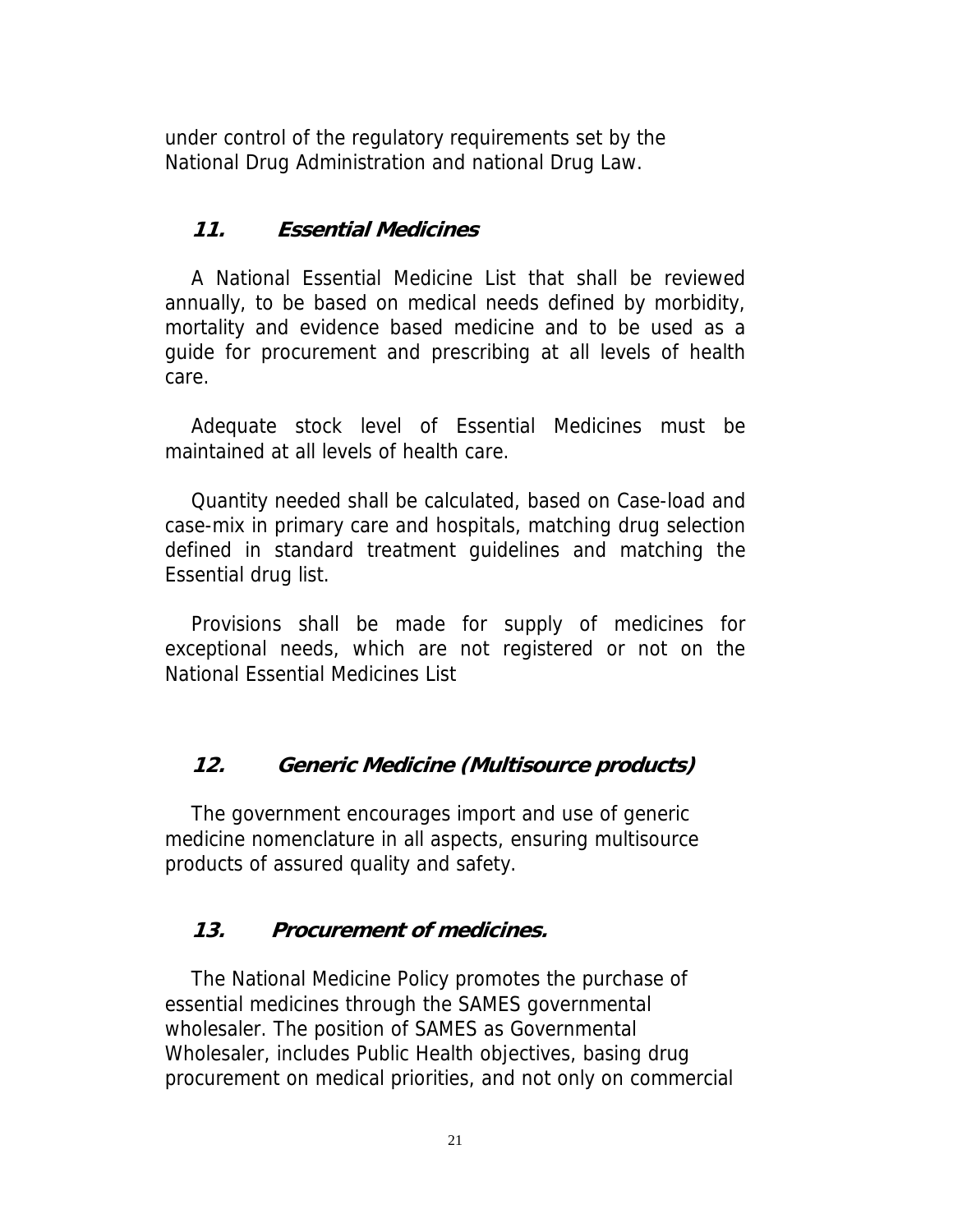objectives of meeting high volume requests for "popular medicines". This means, that the budget allocated to drug procurement by SAMES shall give first priority to essential medicines of vital importance for treating serious and important medical conditions.

A mechanism shall also be provided for procurement of additional medicine supply from private importers.

Under both cases, importation is controlled under the regulations of the National Drug Law and National Drug Administration guidelines.

#### **14. Distribution of medicines**

The government will organize sufficient and appropriate logistic facilities to ensure a systematic and reliable distribution. Hereby, adequate supplies of Essential Medicines shall be made available at all times to the all levels of health care, even in remote locations.

District warehouses shall be established, with staff, logistic support resources and warehouse management IT systems in place.

The organization of distribution system and its management shall match the wider healthcare system organization, if per district or per future regional organization.

Supply depots shall be established both at central and district levels, with buffer stock and with task to reduce overstock and stock-out differences between primary care facilities within a district or region.

Hospital and health center pharmacies are required to promote the concept of Essential Medicines and rational and safe prescribing and rational and safe dispensing.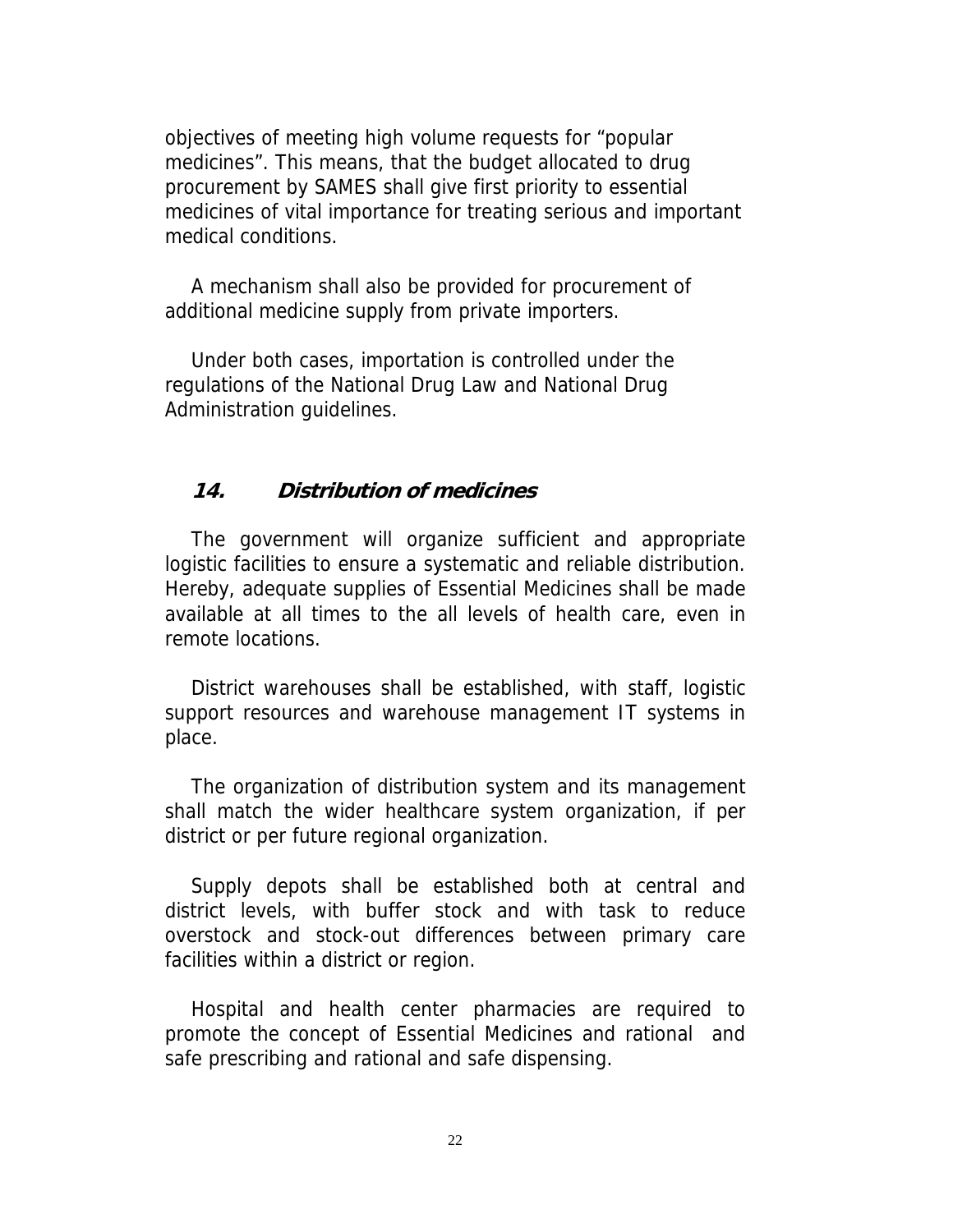Community participation to set-up and operate pharmacies on self sustainable basis shall be encouraged and supported.

Regulations shall be revised to allow for clinicians and nurse practitioners to dispense in locations with low population.

All parties involved in procurement import, and distribution of medicines of medicines shall follow WHO Certification scheme and WHO based guidelines on good distribution and storage practices and good pharmacy practice procedures.

#### **15. Stakeholder involvement**

Activities of all sectors should complement each other and aim towards effective medicines distribution, availability and rational medicine use throughout the country.

Every effort shall be made to minimize wastage of medicines at all levels.

The role of the active players in the pharmaceutical sector in the emergency response and preparedness to national disasters shall be stipulated.

All agencies donating medicines must ensure compliance to WHO Medicine Donation Guidelines and with the national Essential Medicines List and with the National Drug Law.

#### **16. Quality Assurance and Quality Control**

Quality assurance of medicines shall be achieved through a comprehensive medicine registration system, testing of marketed medicines, inspection at ports of entry and at points of distribution and retail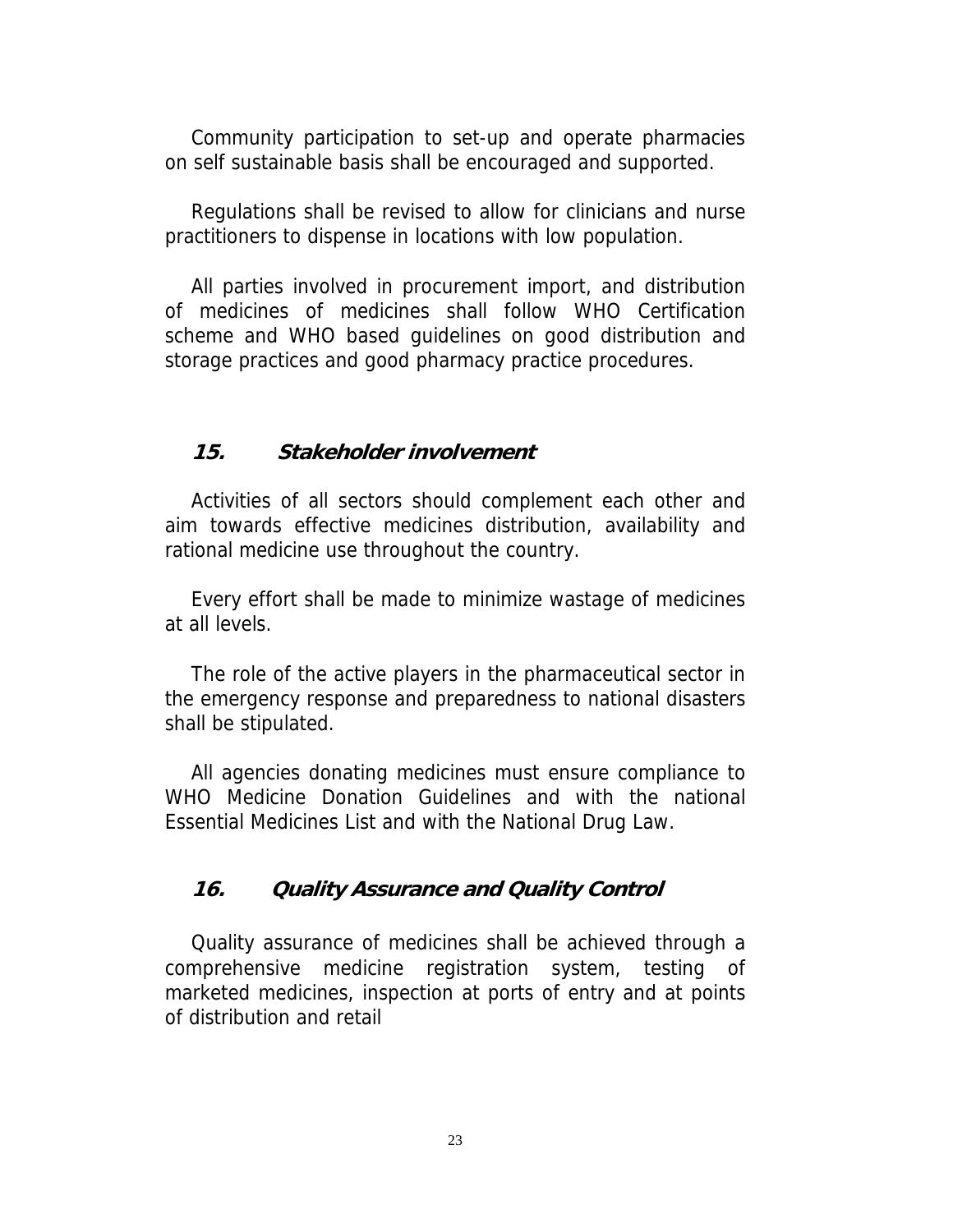As part of the product registration system, the WHO Certification Scheme1 and Prequalification Scheme shall continue to be adopted as a means of ensuring quality of medicines imported in to the country

Medicines storage facilities and outlets at both public and private institutions shall be inspected regularly.

Regulations and practices shall be put in place to ensure that quality is maintained during transport and handling

The government National Drug Administration will take action and confiscate and destroy any medicines found with unacceptable quality, or any medicine found imported without valid importation license, without valid registration or without valid marketing approval or without valid quality certificate.

#### **17. Rational and Safe Use of Medicines**

The National Medicine Policy aims at promoting rational use of medicines in all aspects and areas of prescribing, dispensing, and also in private pharmacy operation and self-medication.

A system for promotion of rational and safe use of drugs will be based on standard treatment guidelines (STGs), developed with a strong base in international best practice, and connected to the reality of currently available resources in Timor Leste.

Standard treatment guidelines define the place in diagnosis, therapy, prevention and palliative care for pharmaceutical products. The STGs will be developed with active involvement of the prescribers who later also shall use the guidelines, building consensus with support from a Clinical Pharmacology Adviser. Development and revision of standard treatment guidelines shall also build up a panel of national reference committees for STG revision in key therapeutic areas.

1

<sup>&</sup>lt;sup>1</sup> WHO Certification Scheme for Quality of Pharmaceuticals Moving in International *Commerce*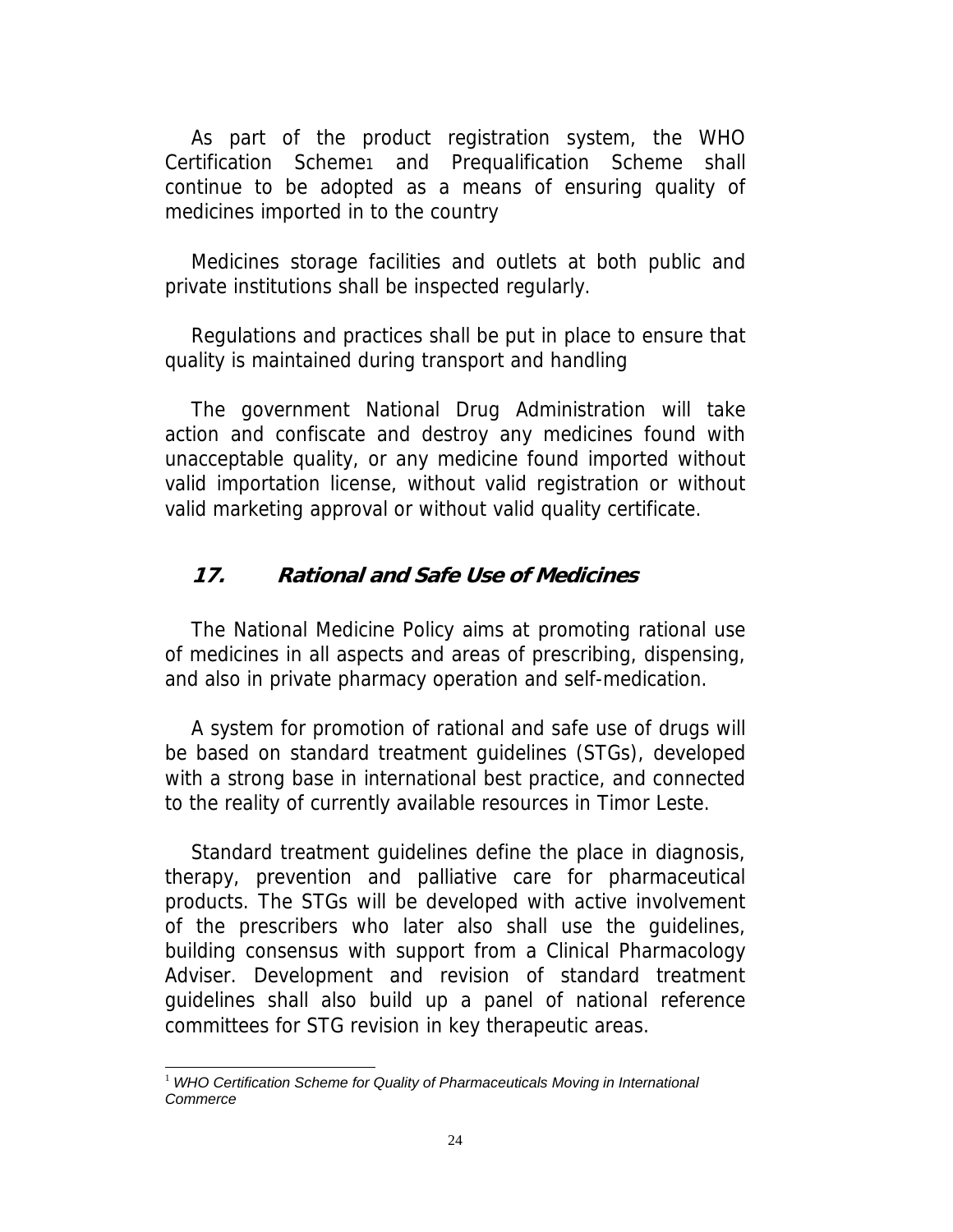These committees shall involve both specialists and nonspecialist prescribers, and link with drug and therapy committees in district and national referral hospitals.

The standard treatment guidelines will be used as base for assessing drug needs, and also for clinical audits and for training to promote Quality of Care.

Standard treatment guidelines will also be used as base for Continuous Medical Education and Continuous Professional Development. A national system for development and revision of treatment guidelines will be formed with strong national and international collaboration as fundament. In additional to the Standard Treatment Guidelines, Timor Leste will also distribute the WHO Model Formulary, as an objective and producer independent handbook for rational use of drugs for prescribers.

To promote the rational use of medicines at all levels, the government shall:

Provide and up-date the National Essential Medicine List to be used as a guide for procurement, prescribing and dispensing.

Encourage prescribing medicines in their generic (nonproprietary) names.

Update and regularly make available to the prescribers, pharmacists, public, and the pharmaceutical sector the list of marketed medicines.

Develop and revise standard treatment guidelines for primary care and hospital care.

Provide continuing education programs and refresher courses for health care professionals on rational use of medicines, matching standard treatment guidelines.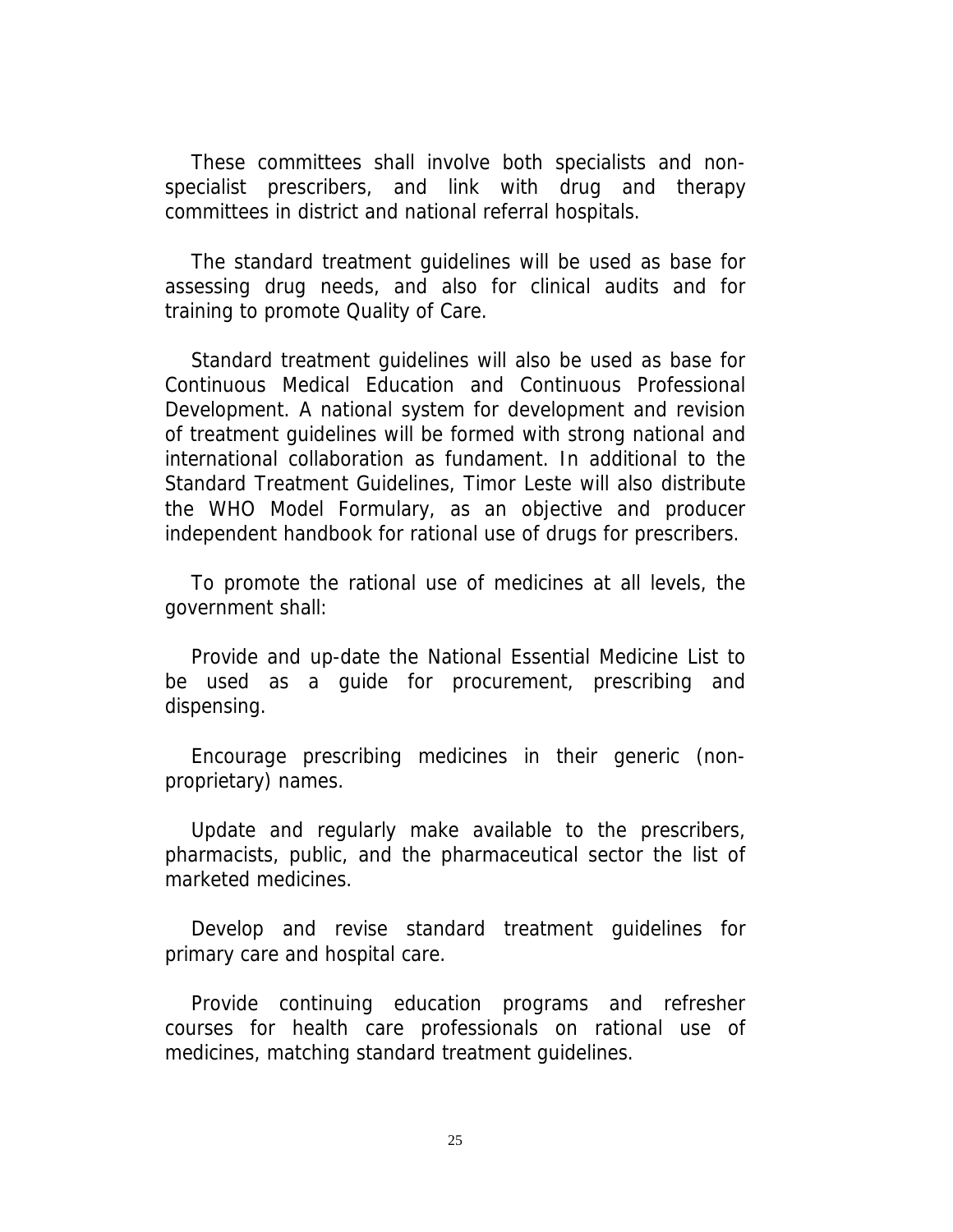Develop, implement and monitor adherence to national Standard Treatment Guidelines and Formularies.

Create public awareness on the rational use of medicinal medicines using mass media and other means of communication in local language.

Strengthen prescription monitoring system to improve prescribing habits.

Ensure correct dispensing, labeling and patient counseling procedures.

Ensure disposal of expired and banned medicines environment friendly in accordance with regulations.

#### **18. Drug and Medicine Information**

Mechanisms shall be developed to provide current and objective information on medicines for health care professionals and prescribers to promote rational use of medicines.

A medicine and poison information unit shall be established at central level for health professionals and consumers

All medicines approved for importation, sale and use in Timor Leste, must include written information about dosage and risks, written in the language of Tetun, Portuguese, Bahasa or English.

Information dissemination mechanisms shall be developed.

Reliable and producer-independent information about all medicines registered in Timor Leste, shall be made widely available to all prescribers and all pharmacists.

This information shall include information about documented risks, including risk for adverse reactions and side effects, risks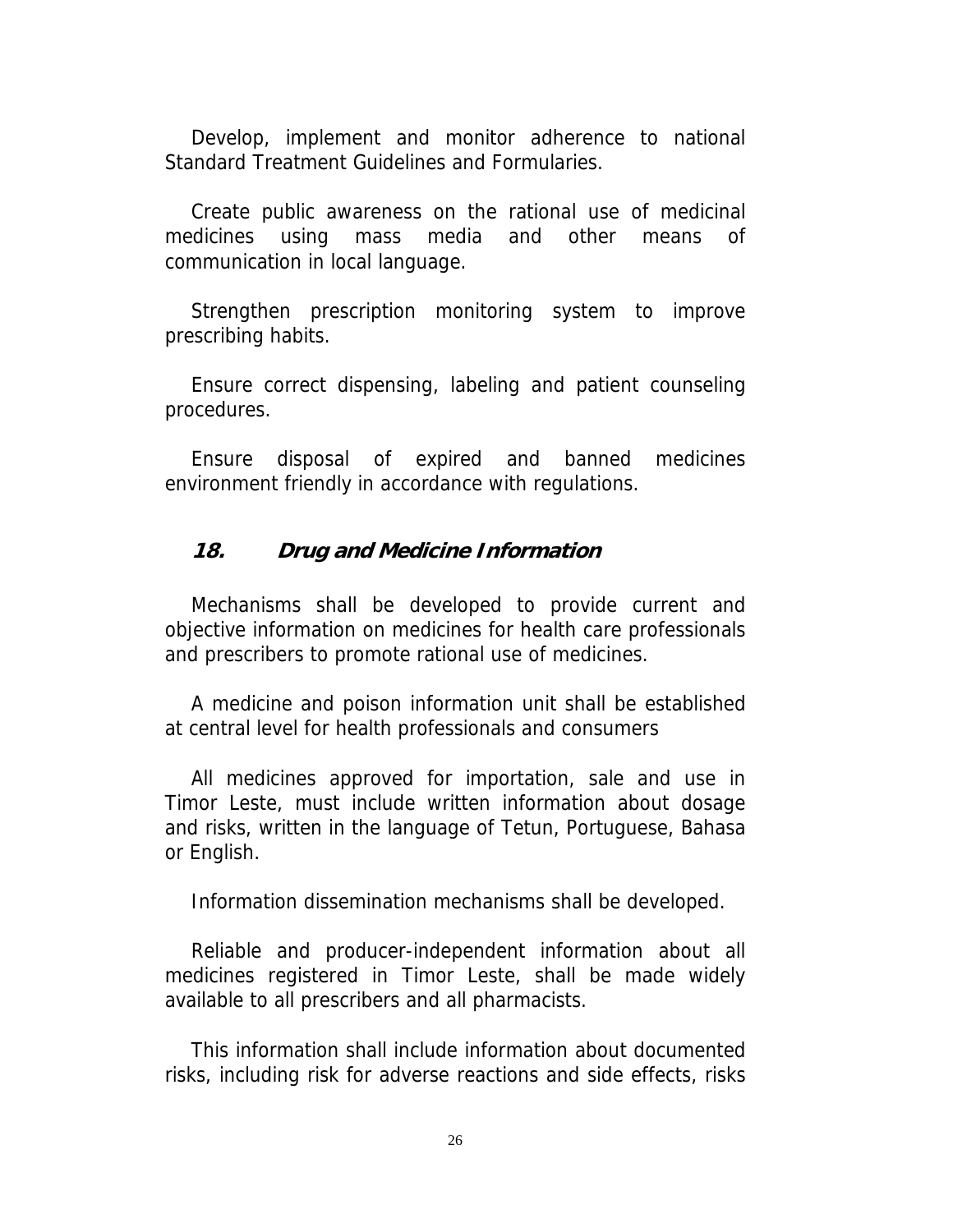associated with use of drugs during pregnancy and breast feeding, and risks associated with pathological conditions such as allergy, or risks due to reduced kidney or liver function of the patients.

Objective information about the correct use and correct dosage shall be available to all prescribers.

A clear system shall be set-up, with database recording import license for all medicines which have been given approval and which have been imported. The database shall include information about each imported batch registration. This shall allow the National Drug Administration to launch recalls in the event that information is made available about substandard quality or any aspect of defective medicine products.

Health care professionals and, the public shall be informed about risks and safety problems that are observed on marketed medicines. Awareness shall be raised especially about the risk of self-medication, specifically targeting unsafe self-medication and irrational sale of antibiotics, aiming to reduce risks for adverse effects as well as to reduce the risks for further spread of antibiotic resistance in Timor Leste.

 A procedure for product recall, shall be in place for all marketed products

#### **19. Human Resources Development**

For effective implementation of various elements of the National Medicine Policy:

Training of technical, administrative and health care personnel who are required for organizing and operating at different levels of implementing the National Medicine Policy shall be facilitated.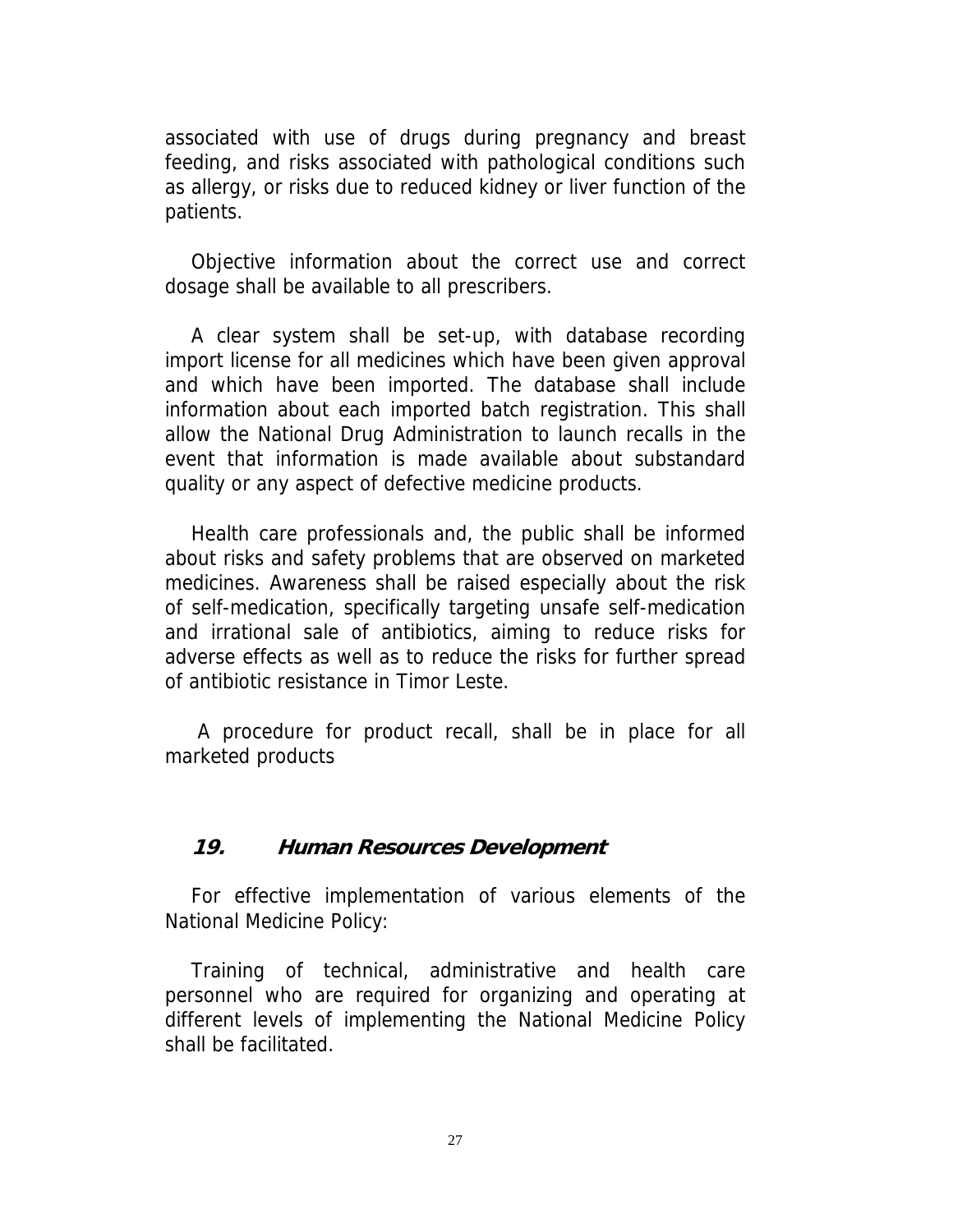Pharmacists and other professionals needed for inspection, enforcement, and regulatory activities shall be trained.

Pharmacy education shall be up-graded to a diploma level.

Funds and loans shall be allocated for pharmacy education

Regulatory incentives shall be provided to encourage more locals to enter into the pharmacy profession.

More students shall be sent for training abroad in the field of pharmacy, to meet the country's need for pharmacists in the areas of hospital pharmacy, regulatory activities, as well as medicine supply and management.

Pharmaceutical and health care professionals shall be provided regular education and training on Essential Medicines concept, Rational Medicine Use and Management of Supplies.

The National Drug Administration shall establish a collaboration network with pharmaceutical and medical advisers, to assist in setting up and delivering / providing postgraduate and Continuous education for medical and pharmaceutical professionals, promoting rational and safe use of drugs.

## **20. Calculation of drug quantity needs**

The National Drug Administration shall provide estimates of needed drug requirements, based on case-mix and case-load, and based on standard treatment guidleines for major diseases, to be used to calculate adequate annual financial resources to procure and supply availability of essential medicines throughout the country by the public health services.

The National Health Information system shall provide monthly updates to the National Drug Administration, about the caseload and case mix and bed days, for main diseases treated in hospitals and primary care throughout the country.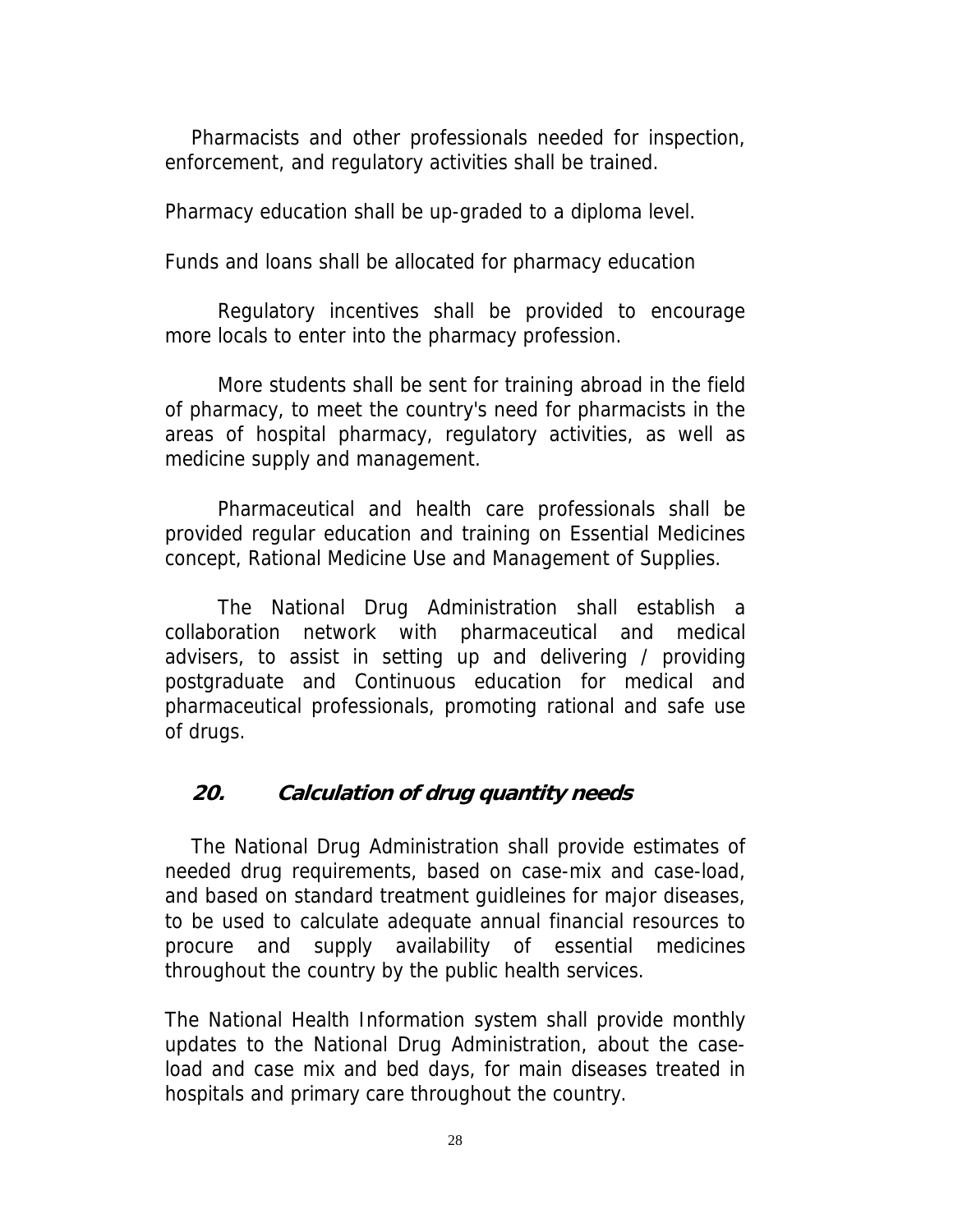Reliable drug quantity estimates shall be provided as base to calculate adequate financial resources to procure medicines.

Special funding provisions shall be made for the lowincome and especially vulnerable groups of the population who are unable to pay for their treatment.

Special funding provisions must also be made for providing treatment priority diseases and conditions, including Tuberculosis, Malaria, Antenatal care and as defined in amendment to the National Drug Law by annual decree by Ministry of Health. These diseases and conditions shall be decided at national level based on prevalence, mortality and chronic nature.

## **21. Production of medicines**

For domestic production of medicines, standards, technology and personnel required for pharmaceutical production shall confirm to international standards of Good Manufacturing Practice (GMP). ASEAN level GMP is the first required level tier in the quality requirements for medicine GMP.

For non-pharmaceutical "traditional medicines" local standards and best practices shall be developed. ASEAN level GMP is the first tier, in the quality requirements in all production.

## **22. Research**

Human rights of the patients shall always be safeguarded and protected, following WHO – WMA Guidelines and the Helsinki declaration of human rights of the patient.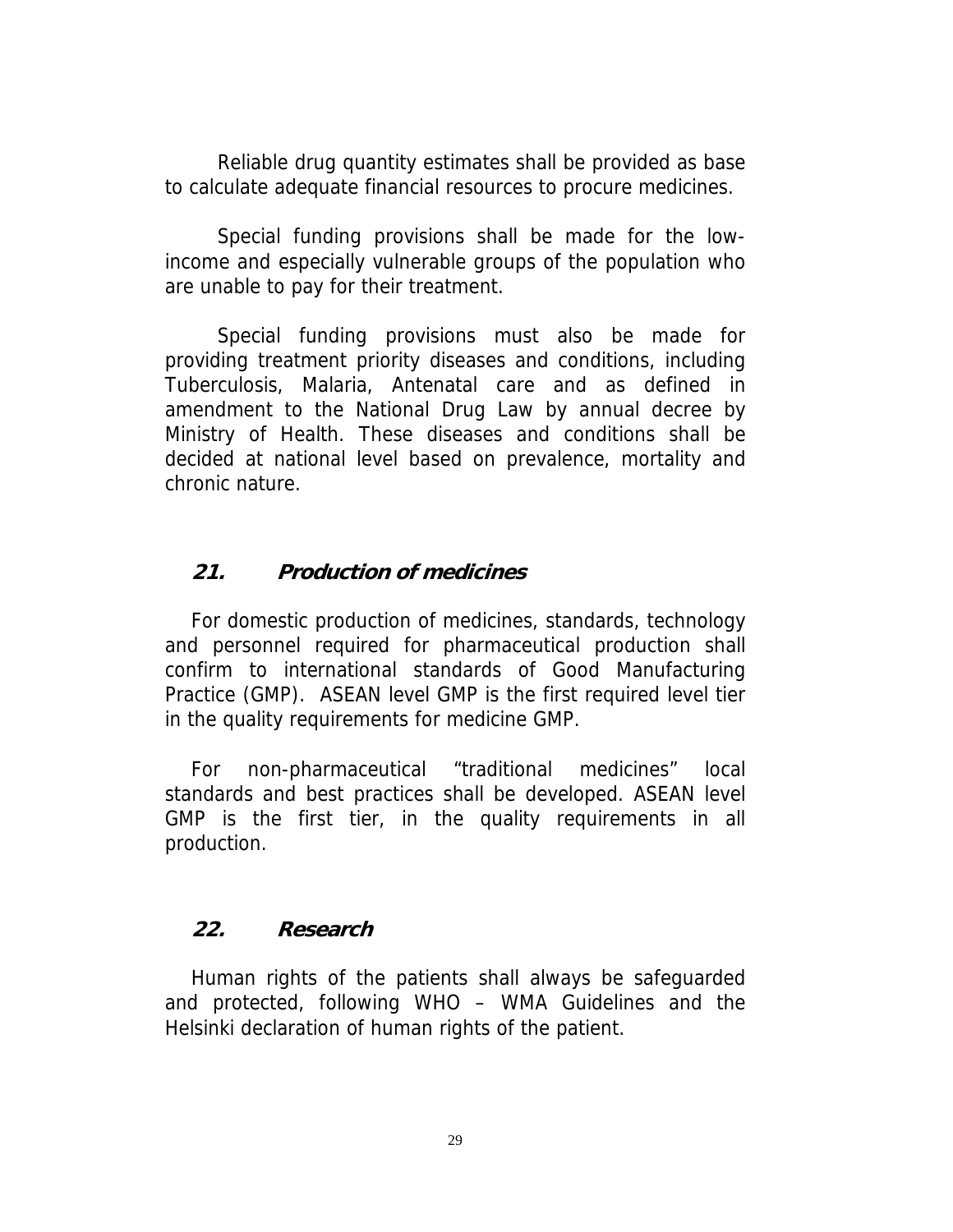Research shall be carried out to find practical solutions and solve operational problems such as medicine selection, procurement and distribution. The aim is to enable to achieve the goals and objectives of the National Drug Policy. It will focus particularly on the following areas:

Health systems research to measure the impact of the National Medicines Policy.

Point prevalence prescribing studied, in hospitals and primary care to assess adherence to Essential medicines and standard treatment guidleines at different levels of the health systems.

Medicine stock-out survey and supply utilisation. Practice survey, on record keeping, record writing, prescribing records and safe dispensing procedures Social and cultural aspects of medicines use.

Self medication, and attitudes of medicine consumers. Antibiotic use and assessment of the spread of antibiotic resistance and planning and assessment of impact of interventions to limit and contain antibiotic resistance

Assessment of adverse drug reactions and side effects, aiming to identify how to limit the extent of drug-related harm and iatrogenicity

Surveys shall be conducted to ensure that no research is conducted without compliance to international standards, for human rights of the patient, as defined in the Helsinki declaration and in the WHA Ethical guidelines for clinical research (No clinical research is allowed, without appropriate approval of research ethical committee in Timor Leste and in the country of origin of the donor, in line with provisions of the WMA and Helsinki declaration)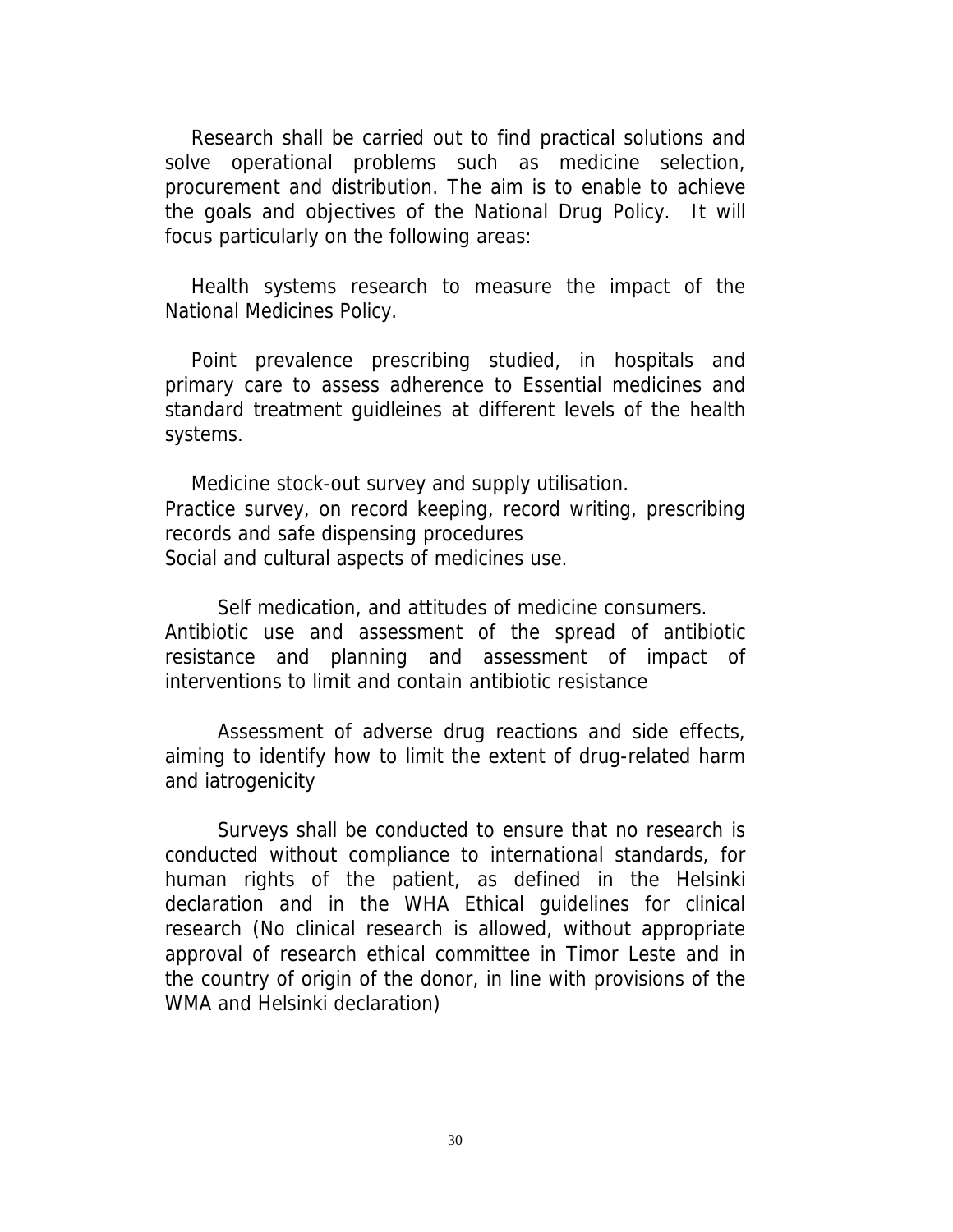## **23. Control of Traditional Medicine**

For all Traditional medicine, the Government shall:

Develop clear regulations within the frame of an updated Drug Law.

Standardization and quality control requirements shall be enforced for all components, products and raw materials.

Any traditional medicines sold, with claimed therapeutic, diagnostic or preventive effect, is breaking the ruules, since it then in fact meets the definitions of a Medicine or Pharmaceutical product.

It can therefore only be allowed if it is evaluated and given a full registration approval as Medicine / Pharmaceutical product.

As an example; Consequently, herbals claiming effect against Malaria can not be allowed as traditional medicine. Such products, claiming a therapeutic effect defines the product as a medicine.

As stated, all medicines must undergo a full registration assessment before they can be issued or rejected approval. Only medicines which get registration apprpval can be allowed to be imported and to be allowed to be prescribed, used and sold in Timor Leste.

A key requirement is, that a pharmaceutical product (medicine, drug) can only be approved for registration, if there is full documentation available, proving both clinical efficacy and documenting clinical safety/risk profile.

Any traditional medicine sold with claimed preventive, diagnostic or curative effect, and any pharaceutical product lacking such documentation, is forbidden. The reason for this, is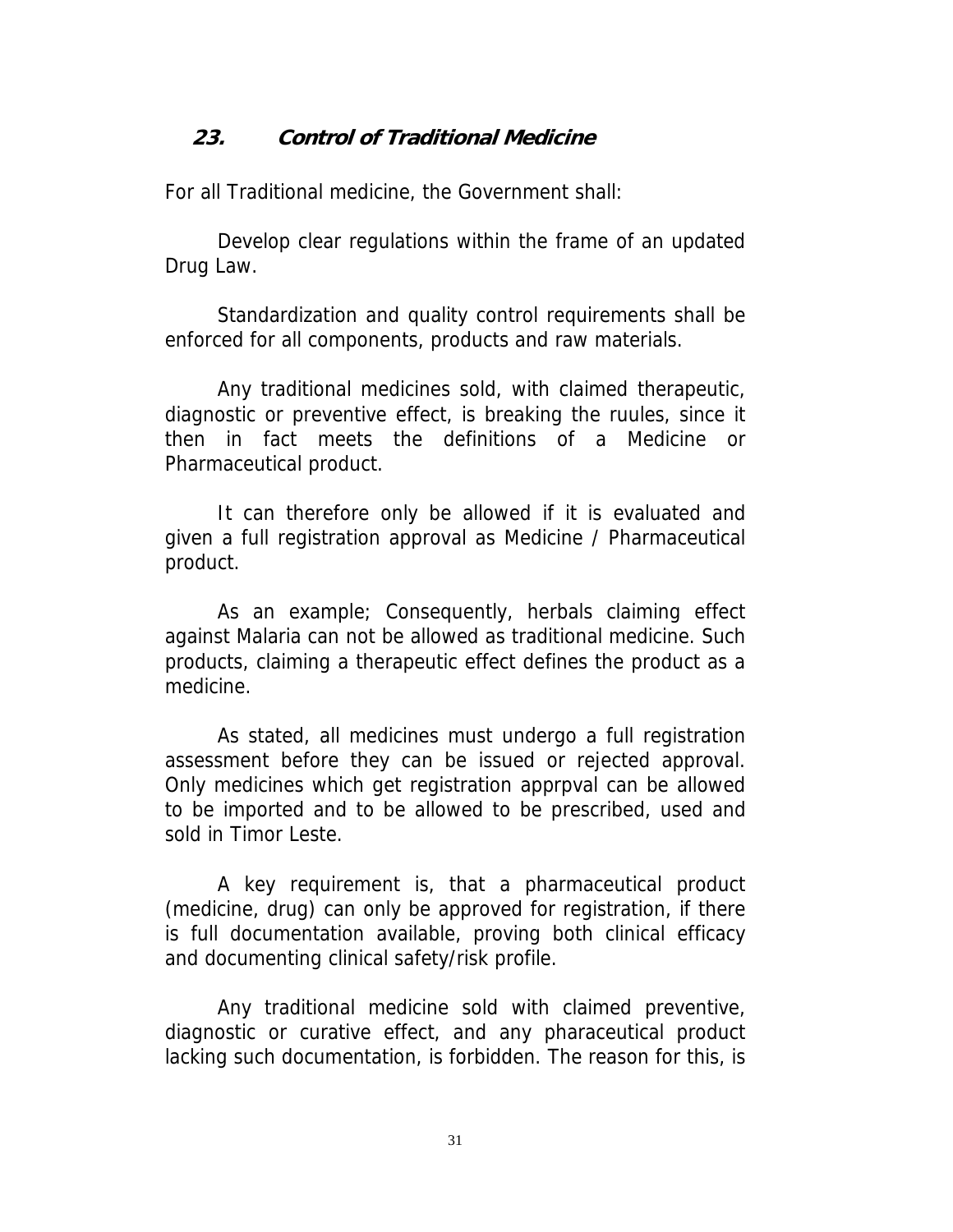to match international praxis, in protecting patients and protecting the people from unjustified dangers, risks and harm.

Only traditional medicines with PROVEN safety and harmless ability can be allowed in Timor Leste, in line with international standard procedures and international praxis.

Develop a system to provide marketing authorization for traditional medicine prescribers and launch of an audit system to monitor their practices.

Protect the community from danger and consequences of using unknown ingredient products or which are fraudulent or do not meet required quality and standards.

#### **24. Monitoring and Evaluation**

The Ministry of Health in close collaboration with relevant national bodies will form a committee and set indicators for monitoring and evaluating the implementation of the National Medicine Policy and achievement of its objectives.

The implementation status of the national medicine policy shall be reviewed every five years.

Problems and constraints encountered in the process of implementation shall be discussed and appropriate solutions shall be sought.

#### **25. Regional / International Collaboration**

Coordination mechanisms for collaboration between Ministries and the Pharmaceutical sector shall be strengthened.

Links with Medicine Regulatory Authorities of countries within and outside the region shall be strengthened, with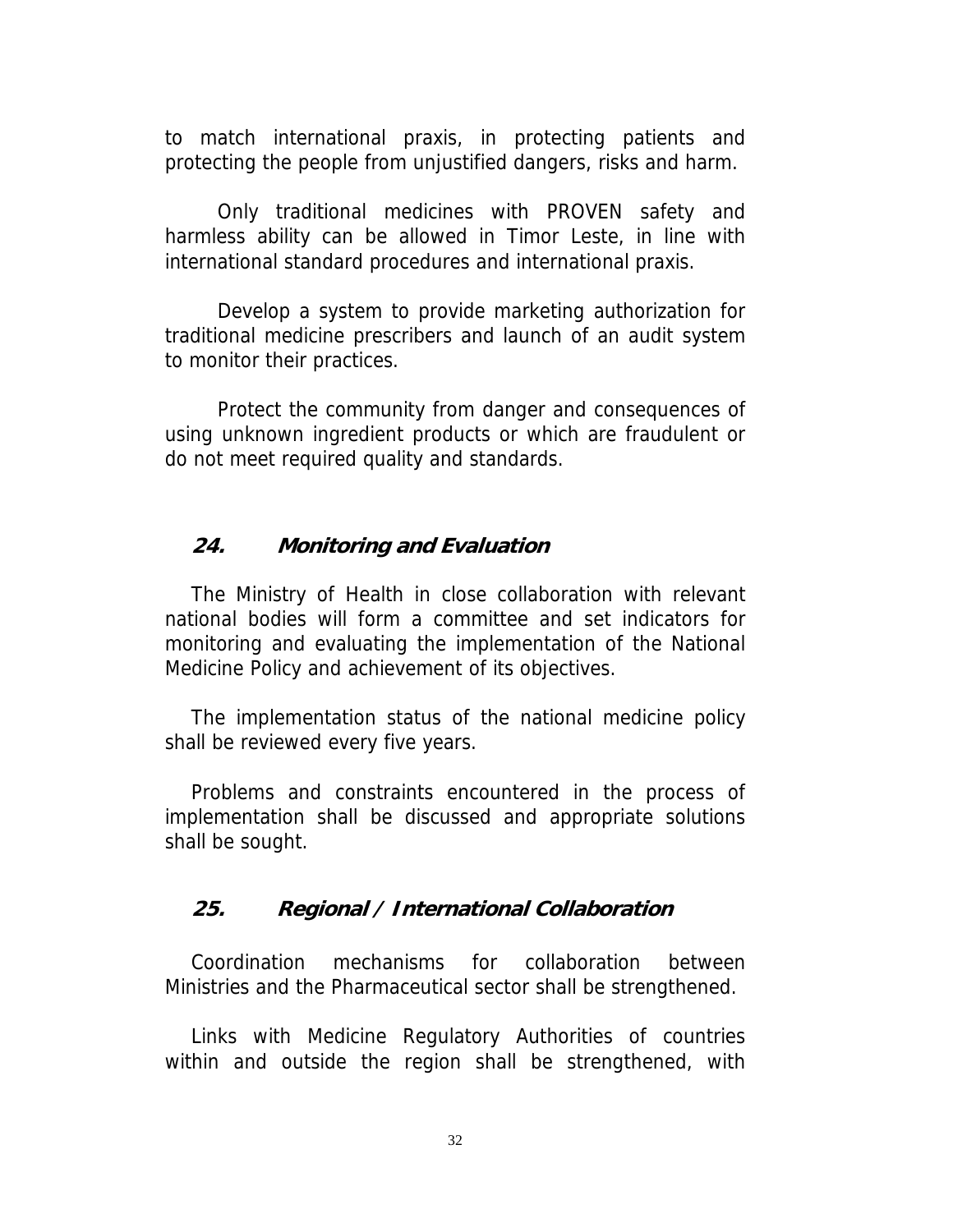priority given to collaboration and exchange of information within ASEAN.

All opportunities to transfer technology, to build national capacity shall be explored International assistance shall be sought to train more Pharmacists abroad and up-grade the pharmacy curricula at Timor Leste College of Higher Education, Faculty of Health Sciences.

Collaborate in the implementation of international conventions on narcotics and psychotropic substances, which the country is signatory to.

The Ministry of Health will co-ordinate with Ministry of Trade and Development and other government sectors, to ensure that public health interests are taken into account in negotiations and implementation of international and regional trade agreements by Timor Leste. The government recognizes the potential impact of TRIPS and other international trade agreements on access to medicines and will exercise maximum rights including enacting relevant legislation to offset any adverse impact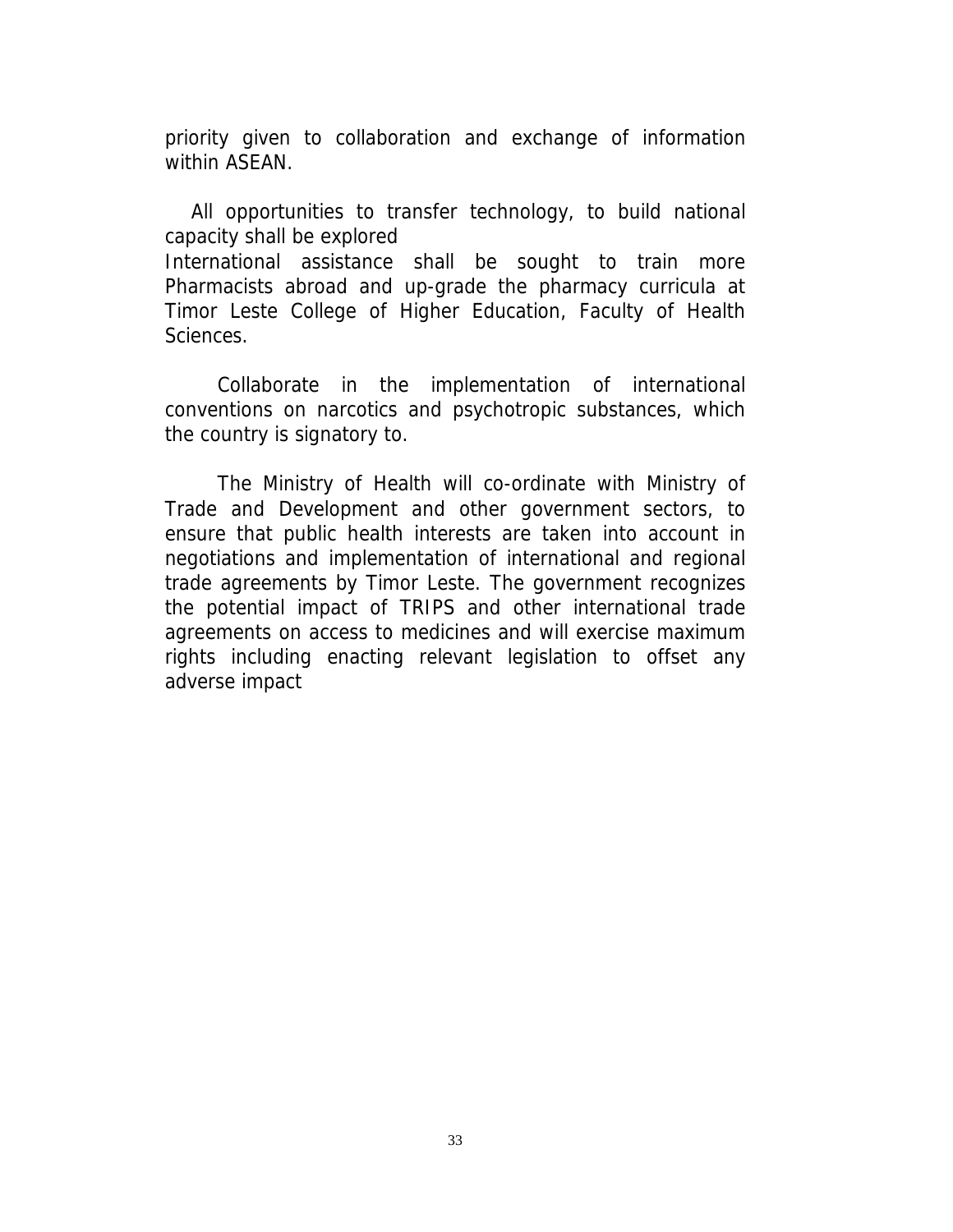## **26. Policy Implementation, Enforcement**

Following approval of the proposed policy by the Government, relevant laws, rules and regulations shall be instituted to enforce this policy. An operational plan (Strategy) for implementing the National Drug Policy shall be developed.

#### **Definitions**

Medicine; A "medicine" is defined as any substance which is used with intent to prevent, diagnose, cure or modify or explore the physiological state or conditions in a human or animal.

Synonymous terms used includes "pharmaceutical" or "pharmaceutical product", or the term "drug" for human or veterinary use. The definition is based on intended use: Intention to use with the aim to prevent, diagnose or treat conditions or disease, modify or explore physiological systems or pathological states.

(Note that this definition is broad and includes blood products, vaccines, diagnostic materials, essential consumables and devices)

## **National Drug Administration synonyme: National Drugor Medicines Regulatory Authority**

A national body that administers the full spectrum of medicine regulatory activities, including at least all of the following functions:

Registration, marketing authorisation of new products and variation of existing products;

Revision and development of standard treatment guidelines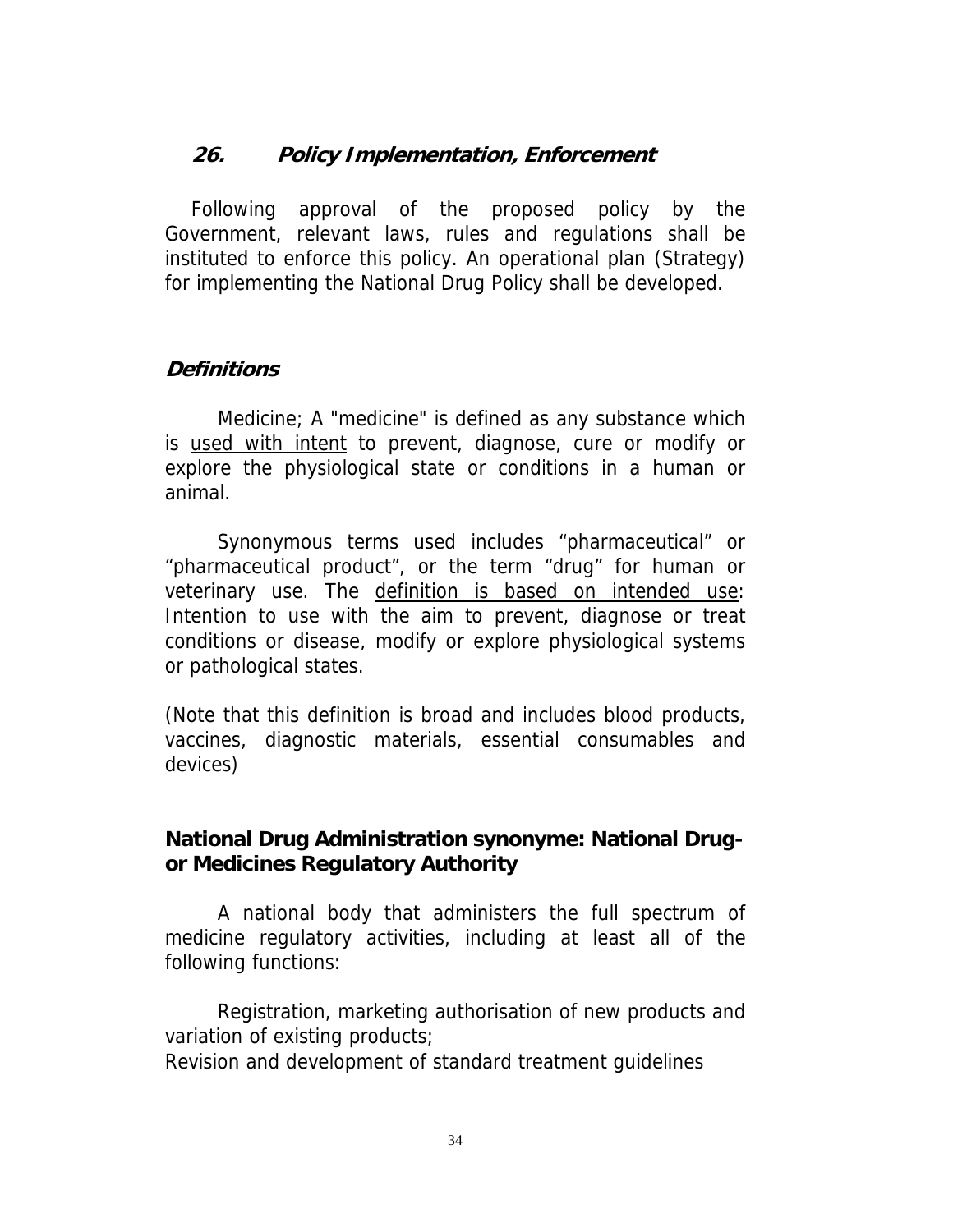Development and implementation of practice guidelines and standards for drug management and drug-use in all sectors of healthcare, public and private.

Quality assurance and Quality Control. Collaboration with international licensed QC Laboratory for quality control laboratory testing of samples of medicines taken from the market (taken at point of import or from retail or healthcare facility pharmacy).

Drug information to healthcare providers and adverse medicine events monitoring.

Provision of medicine information and promotion of rational medicine use;

Setting standards for Good Distribution Practice, Good Manufacturing Practice (GMP), Good Pharmacy Practice and standards for Inspections and Licensing of prescribers, licensing of pharmacists, Licensing of manufacturers, wholesalers, pharmacies.

Monitoring of medicine utilisation.

#### **Essential Medicines**

"Essential Medicines" are medicines with available documentation about efficacy and safety/risk profile, which are needed based on evidence based medicine for health care of the disease ocurring in the population

#### **Registsred Approved Medicines**

These are Pharmaceutical products (medicines) which have been granted formal Registration approval and marketing authorization, for a specified medical purpose, e.g for defined indication(s).